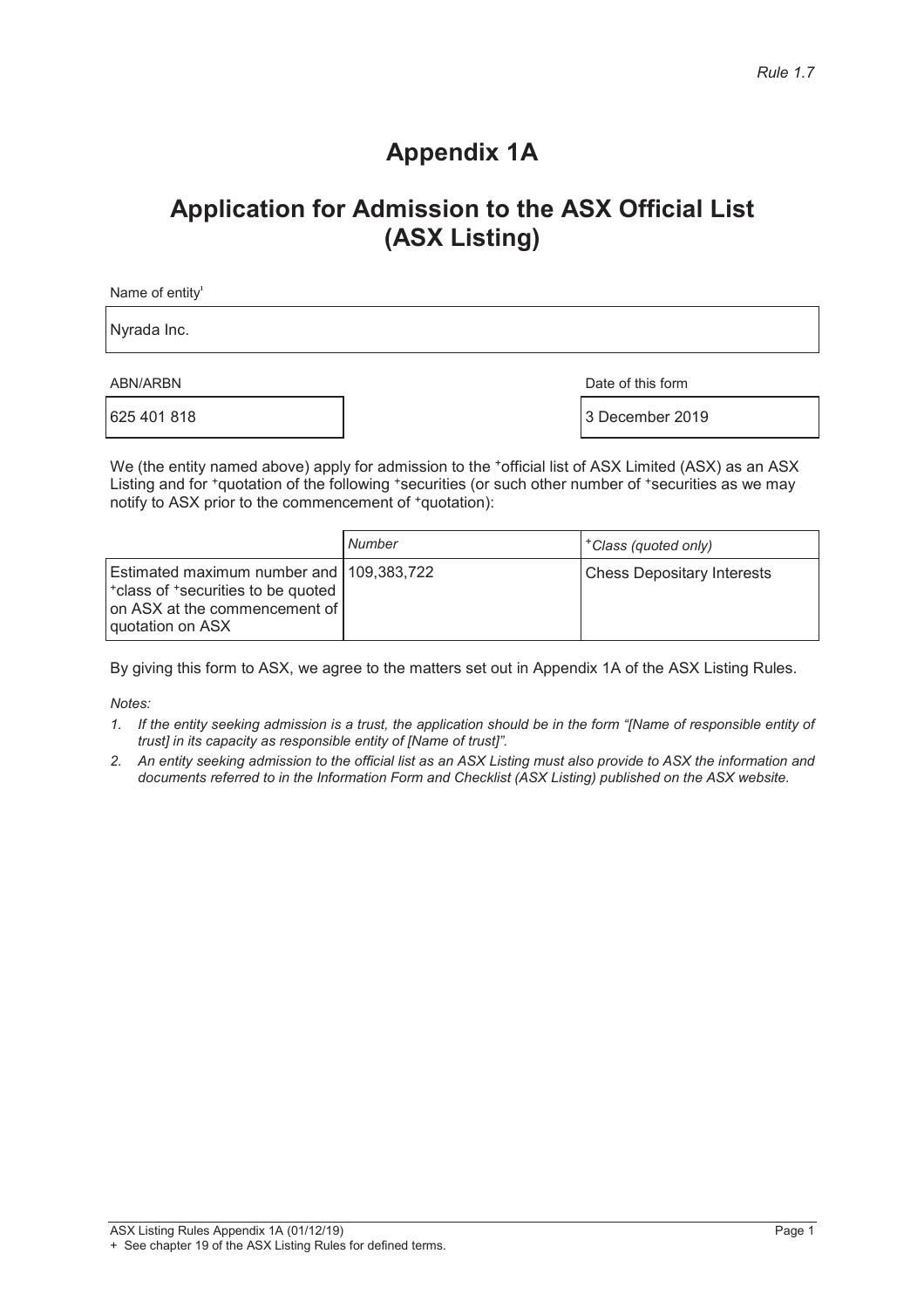# **Information Form and Checklist**

### **(ASX Listing)**

| Name of entity | ABN/ACN/ARBN/ARSN |  |
|----------------|-------------------|--|
| Nyrada Inc.    | 625 401 818       |  |

#### **We (the entity named above) supply the following information and documents to support our application for admission to the official list of ASX Limited (ASX) as an ASX Listing.**

**Note:** by giving an Appendix 1A *Application for Admission to the ASX Official List (ASX Listing)* to ASX, the entity is taken to have warranted that all of the information and documents it has given, or will give, to ASX in connection with its admission to the official list and the quotation of its securities are, or will be, accurate, complete and not misleading. It also indemnifies ASX to the fullest extent permitted by law in respect of any claim, action or expense arising from, or connected with, any breach of that warranty (see Appendix 1A of the ASX Listing Rules).

The information and documents referred to in this Information Form and Checklist (including any annexures to it) are covered by the warranty and indemnity mentioned above.

Terms used in this Information Form and Checklist and in any Annexures have the same meaning as in the ASX Listing Rules.

### **Part 1 – Key Information**

*Instructions: please complete each applicable item below. If an item is not applicable, please mark it as "N/A".* 

#### **All entities – corporate details**<sup>1</sup>

| Type of Australian registration<br>number given above (eg ABN, ACN,<br>ARSN or ARBN) | <b>ARBN</b>                                                                             |
|--------------------------------------------------------------------------------------|-----------------------------------------------------------------------------------------|
| Legal entity identifier, if applicable                                               | N/A                                                                                     |
| Place of incorporation or<br>establishment                                           | Delaware, USA                                                                           |
| Date of incorporation or<br>establishment                                            | 29 August 2017                                                                          |
| Legislation under which incorporated<br>or established                               | Delaware General Corporation Law                                                        |
| Address of registered office in place<br>of incorporation or establishment           | C/- The Corporation Trust Company, 1209 Orange Street, Wilmington<br>Delaware USA 19801 |
| Main business activity                                                               | Drug research and development                                                           |
| Country where main business activity<br>is mostly carried on                         | Australia                                                                               |
| Other exchanges on which the entity<br>is listed                                     | N/A                                                                                     |
| Street address of principal<br>administrative office                                 | Suite 3, Level 4, 828 Pacific Highway, Gordon NSW 2072                                  |

j If the entity applying for admission to the official list is a stapled group, please provide these details for each entity comprising the stapled group.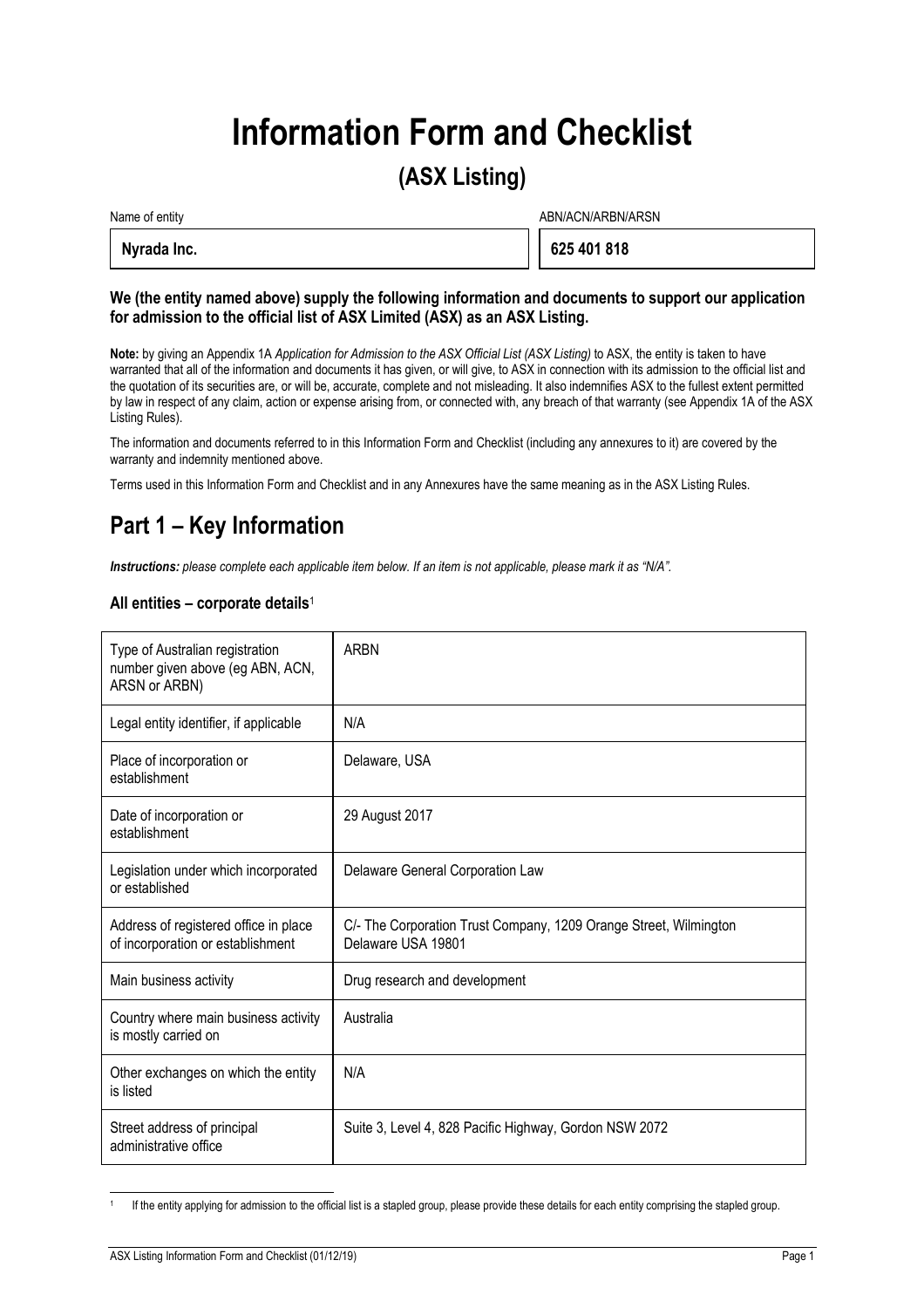| Postal address of principal<br>administrative office   | Suite 3, Level 4, 828 Pacific Highway, Gordon NSW 2072 |
|--------------------------------------------------------|--------------------------------------------------------|
| Telephone number of principal<br>administrative office | +61 456 438 478                                        |
| E-mail address for investor enquiries                  | Prue.Kelly@nyrada.com                                  |
| Website URL                                            | http://www.nyrada.com/site/content/                    |

#### **All entities – board and senior management details**<sup>2</sup>

| Full name and title of chairperson of<br>directors                                              | John Moore, Non-Executive Chairman                                                              |
|-------------------------------------------------------------------------------------------------|-------------------------------------------------------------------------------------------------|
| Full names of all existing directors                                                            | John Moore, Graham Kelly, Peter Marks, Marcus Frampton, Ruediger Weseloh<br>and Christopher Cox |
| Full names of any persons proposed<br>to be appointed as additional or<br>replacement directors | N/A                                                                                             |
| Full name and title of CEO/managing<br>director                                                 | James Bonnar                                                                                    |
| Email address of CEO/managing<br>director                                                       | James.Bonnar@nyrada.com                                                                         |
| Full name and title of CFO                                                                      | N/A                                                                                             |
| Email address of CFO                                                                            | N/A                                                                                             |
| Full name and title of company<br>secretary                                                     | David Franks                                                                                    |
| Email address of company secretary                                                              | David.Franks@automicgroup.com.au                                                                |

### **All entities – ASX compliance contact details**<sup>3</sup>

| Full name and title of ASX contact(s)      | David Franks                                 |
|--------------------------------------------|----------------------------------------------|
| Business address of ASX contact(s)         | $+61280981169$                               |
| Business phone number of ASX<br>contact(s) | Level 5, 126 Phillip Street, Sydney NSW 2000 |
| Mobile phone number of ASX<br>contact(s)   | +61 414 899 897                              |
| Email address of ASX contact(s)            | David.Franks@automicgroup.com.au             |

 $\overline{2}$ If the entity applying for admission to the official list is a trust, enter the board and senior management details for the responsible entity of the trust.

<sup>&</sup>lt;sup>3</sup> Under Listing Rule 1.1 Condition 13, a listed entity must appoint a person responsible for communication with ASX on Listing Rule matters. You can appoint more than one person to cater for situations where the primary nominated contact is not available.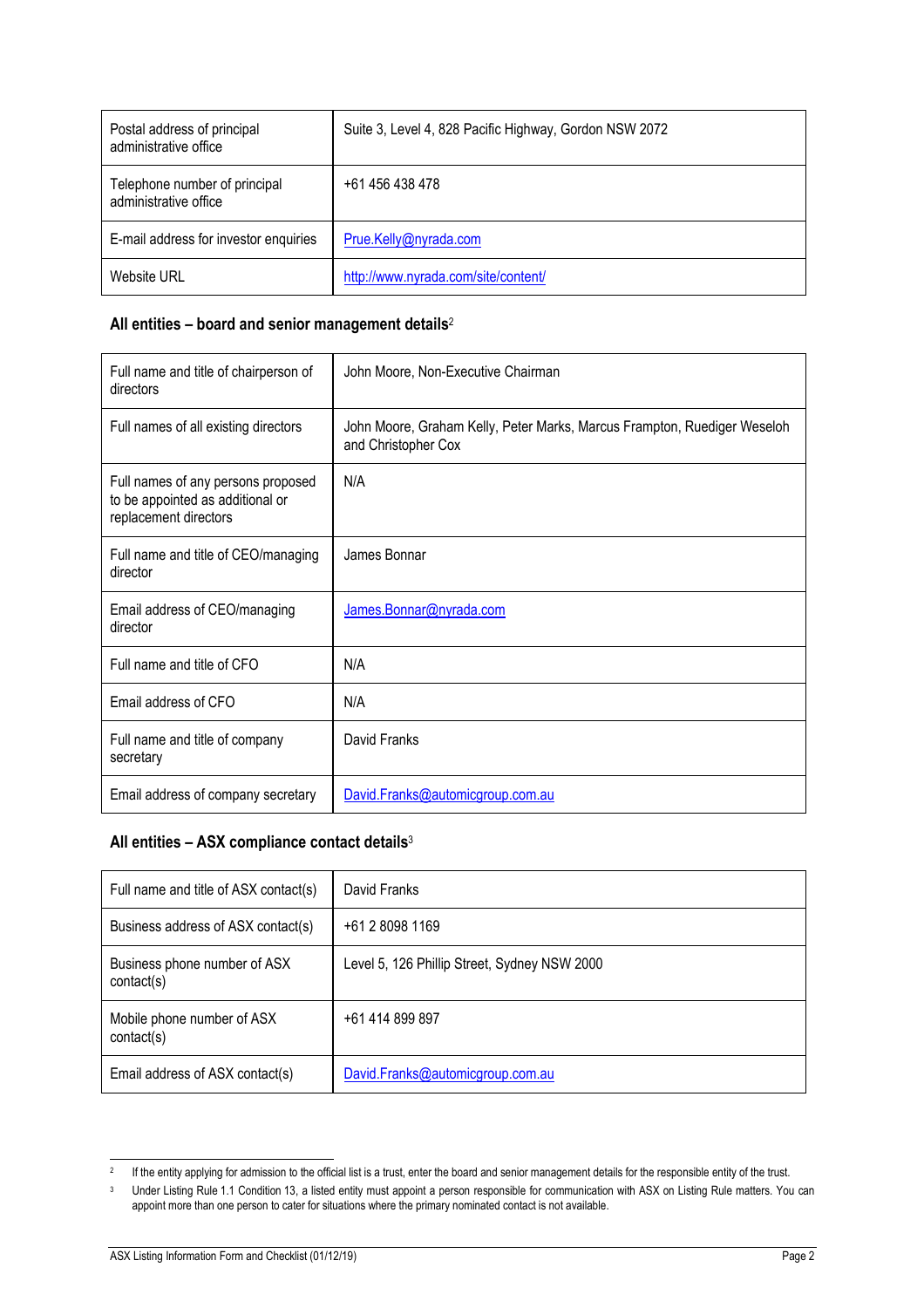#### **All entities – investor relations contact details**

| Full name and title of person<br>responsible for investor relations   | Prudence Kelly, Investor Relations Manager |
|-----------------------------------------------------------------------|--------------------------------------------|
| Business phone number of person<br>responsible for investor relations | +61 459 022 445                            |
| Email address of person responsible<br>for investor relations         | Prue.Kelly@nyrada.com                      |

#### **All entities – auditor details**<sup>4</sup>

| Full name of auditor | Nexia Sydney Audit Pty Ltd ACN 606 785 399 |
|----------------------|--------------------------------------------|
|                      |                                            |

#### **All entities – registry details**<sup>5</sup>

| Name of securities registry                                  | Automic Pty Ltd                                                 |
|--------------------------------------------------------------|-----------------------------------------------------------------|
| Address of securities registry                               | Level 5, 126 Phillip Street, Sydney NSW 2000                    |
| Phone number of securities registry                          | 1300 288 664                                                    |
| Fax number of securities registry                            | +61 2 8583 3040                                                 |
| Email address of securities registry                         | hello@automic.com.au                                            |
| Type of subregisters the entity will<br>operate <sup>6</sup> | Issuer sponsored, CHESS sponsored and certificated subregisters |

#### **All entities – key dates**

| Annual balance date                                                                            | 30 June  |
|------------------------------------------------------------------------------------------------|----------|
| Month in which annual meeting is<br>usually held (or intended to be held)7                     | November |
| Months in which dividends or<br>distributions are usually paid (or are<br>intended to be paid) | N/A      |

#### **Trusts – additional details**

| Name of responsible entity                                        | N/A |
|-------------------------------------------------------------------|-----|
| Full names of the members of the<br>compliance committee (if any) | N/A |

 $\overline{4}$ <sup>4</sup> In certain cases, ASX may require the applicant to provide information about the qualifications and experience of its auditor for release to the market before quotation commences (see Guidance Note 1 section 2.12).

<sup>&</sup>lt;sup>5</sup> If the entity has different registries for different classes of securities, please indicate clearly which registry details apply to which class of securities.

<sup>6</sup> Example: CHESS and issuer sponsored subregisters (see Guidance Note 1 section 3.23).

<sup>7</sup> May not apply to some trusts.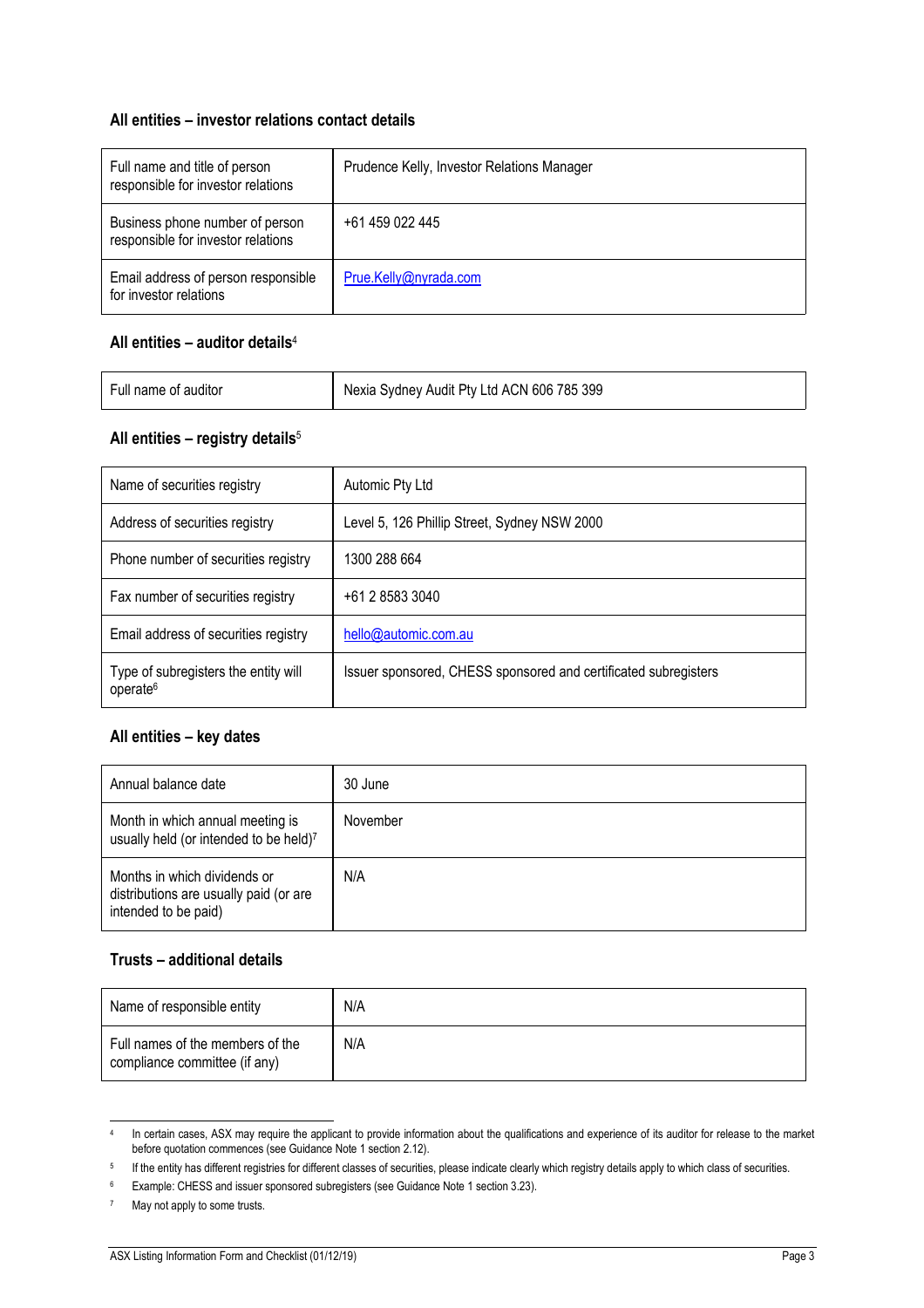#### **Entities incorporated or established outside Australia – additional details**

| Name and address of the entity's<br>Australian agent for service of<br>process | Name: Graham Kelly<br>Address: Suite 3, Level 4, 828 Pacific Highway, Gordon NSW 2072 |
|--------------------------------------------------------------------------------|---------------------------------------------------------------------------------------|
| Address of registered office in<br>Australia (if any)                          | Suite 3, Level 4, 828 Pacific Highway, Gordon NSW 2072                                |

#### **Entities listed or to be listed on another exchange or exchanges**

| Name of the other exchange(s) where<br>the entity is or proposes to be listed  | N/A |
|--------------------------------------------------------------------------------|-----|
| Is the ASX listing intended to be the<br>entity's primary or secondary listing | N/A |

### **Part 2 – Checklist Confirming Compliance with Admission Requirements**

*Instructions: please indicate in the "Location/Confirmation" column for each item below and in any Annexures where the information or*  document referred to in that item is to be found (eg in the case of information, the specific page reference in the Offer Document where *that information is located or, in the case of a document, the folder tab number where that document is located). If the item asks for confirmation of a matter, you may simply enter "Confirmed"" in the "Location/Confirmation" column. If an item is not applicable, please mark it as "N/A".* 

In this regard, it will greatly assist ASX and speed up its review of the application if the various documents referred to in this Checklist and *any Annexures (other than the 2 copies of the applicant's Offer Document (as lodged with ASIC) referred to in item 4 and the 10 printed versions of the final Offer Document referred to in note 10) are provided in a folder separated by numbered tabs and if the entity's constitution and copies of all material contracts are provided both in hard copy and in electronic format.* 

*Note that completion of this Checklist and any Annexures is not to be taken to represent that the entity is necessarily in full or substantial compliance with the ASX Listing Rules or that ASX will admit the entity to its official list. Admission to the official list is in ASX's absolute discretion and ASX may refuse admission without giving any reasons (see Listing Rule 1.19).* 

*A reference in this Checklist and in any Annexures to the "Offer Document" means the listing prospectus, product disclosure statement or information memorandum lodged by the applicant with ASX pursuant to Listing Rule 1.1 Condition 3.* 

*If the applicant lodges a supplementary or replacement prospectus, product disclosure statement or information memorandum with ASX, ASX may require it to update this Checklist and any Annexures by reference to that document.* 

#### **All entities – key supporting documents**

- 1. A copy of the entity's certificate of incorporation, certificate of registration or other evidence of status (including any change of name)
- 2. A copy of the entity's constitution (Listing Rule 1.1 Condition  $2)^8$  Tab 2
- 3. Either:

1

- (a) confirmation that the entity's constitution includes the provisions of Appendix 15A or Appendix 15B (as applicable); or
- (b) a completed checklist that the constitution complies with the Listing Rules (Listing Rule 1.1 Condition 2)9
- 4. An electronic version and 2 hard copies of the Offer Document, as lodged with ASIC (Listing Rule 1.1 Condition 3)<sup>10</sup>

N∘ Item Location/Confirmation Tab 1

Confirmed (see Article IX of the Bylaws)

Tab 3

It will assist ASX if the copy of the constitution is provided both in hard copy and in electronic format.

An electronic copy of the checklist is available from the ASX Compliance Downloads page on ASX's website.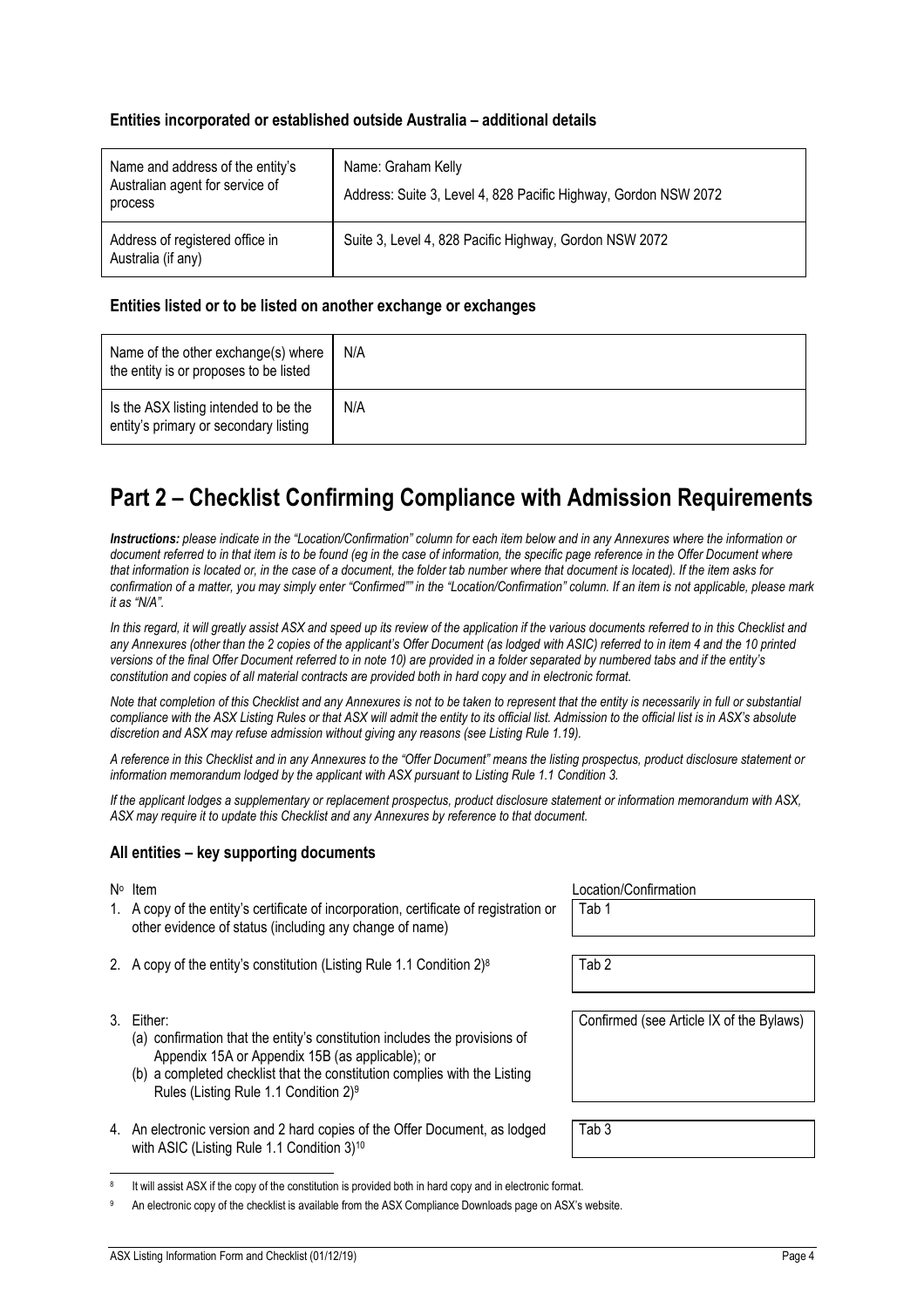| N° Item                                                                                                                                                                                                                                                                                                                                                             | Location/Confirmation                                                                                                                                                                                                              |
|---------------------------------------------------------------------------------------------------------------------------------------------------------------------------------------------------------------------------------------------------------------------------------------------------------------------------------------------------------------------|------------------------------------------------------------------------------------------------------------------------------------------------------------------------------------------------------------------------------------|
| 5. Where in the Offer Document is the prominent statement that ASX takes no<br>responsibility for the contents of the Offer Document (Listing Rule 1.1<br>Condition 3)?                                                                                                                                                                                             | Pages 2, 24 and 50 of the Offer<br>Document                                                                                                                                                                                        |
| 6. Original executed ASX Online agreement confirming that documents may be<br>given to ASX and authenticated electronically (Listing Rule 1.1<br>Condition 14) <sup>11</sup>                                                                                                                                                                                        | Tab 4                                                                                                                                                                                                                              |
| 7. If the entity's corporate governance statement <sup>12</sup> is included in its Offer<br>Document, the page reference where it is included. Otherwise, a copy of the<br>entity's corporate governance statement (Listing Rule 1.1 Condition 16)                                                                                                                  | Tab <sub>5</sub>                                                                                                                                                                                                                   |
| 8. If the entity will be included in the S & P All Ordinaries Index on admission to<br>the official list, <sup>13</sup> where in its Offer Document does it state that it will have an<br>audit committee (Listing Rule 1.1 Condition 17)?                                                                                                                          | N/A                                                                                                                                                                                                                                |
| 9. If the entity will be included in the S & P / ASX 300 Index on admission to the<br>official list, <sup>14</sup> where in its Offer Document does it state that it will comply with<br>the recommendations set by the ASX Corporate Governance Council in<br>relation to the composition and operation of the audit committee (Listing<br>Rule 1.1 Condition 17)? | N/A                                                                                                                                                                                                                                |
| 10. If the entity will be included in the S & P / ASX 300 Index on admission to the<br>official list, <sup>15</sup> where in its Offer Document does it state that it will have a<br>remuneration committee comprised solely of non-executive directors (Listing<br>Rule 1.1 Condition 18)                                                                          | N/A                                                                                                                                                                                                                                |
| 11. If the entity's trading policy is included in its Offer Document, the page<br>reference where it is included. Otherwise, a copy of the entity's trading policy<br>(Listing Rule 1.1 Condition 19)                                                                                                                                                               | Tab <sub>6</sub>                                                                                                                                                                                                                   |
| 12. For each director or proposed director, the CEO or proposed CEO, and the<br>CFO or proposed CFO (together, "relevant officers") of the entity at the date<br>of listing, <sup>16</sup> a list of the countries in which they have resided over the past<br>10 years (Listing Rule 1.1 Condition 20 and Guidance Note 1 section 3.21) <sup>17</sup>              | John Moore - USA<br>Graham Kelly - Australia<br>Peter Marks - Australia<br>Ruediger Weseloh - Germany<br>Marcus Frampton - USA<br>Christopher Cox - USA<br>James Bonnar - Australia and New<br>Zealand<br>David Franks - Australia |

 $10<sup>10</sup>$ The applicant should also provide 10 printed copies of the final Offer Document to ASX as soon as they are available.

<sup>11</sup> An electronic copy of the *ASX Online Agreement* is available from the ASX Compliance Downloads page on ASX's website.

<sup>&</sup>lt;sup>12</sup> The entity's "corporate governance statement" is the statement disclosing the extent to which the entity will follow, as at the date of its admission to the official list, the recommendations set by the ASX Corporate Governance Council. If the entity does not intend to follow all the recommendations on its admission to the official list, the entity must separately identify each recommendation that will not be followed and state its reasons for not following the recommendation and what (if any) alternative governance practices it intends to adopt in lieu of the recommendation.

<sup>13</sup> If the entity is unsure whether they will be included in the S & P All Ordinaries Index on admission to the official list, they should contact ASX or S & P.

<sup>&</sup>lt;sup>14</sup> If the entity is unsure whether they will be included in the S & P / ASX 300 Index on admission to the official list, they should contact ASX or S & P.

<sup>15</sup> If the entity is unsure whether they will be included in the S & P / ASX 300 Index on admission to the official list, they should contact ASX or S & P.

<sup>&</sup>lt;sup>16</sup> If the entity applying for admission to the official list is a trust, references in items 12, 13, 14, 15, 16, 17 and 18 to a relevant officer mean a relevant officer of the responsible entity of the trust.

<sup>&</sup>lt;sup>17</sup> The information referred to in items 12, 13, 14, 15, 16, 17 and 18 is required so that ASX can be satisfied that the relevant officer is of good fame and character under Listing Rule 1 Condition 20.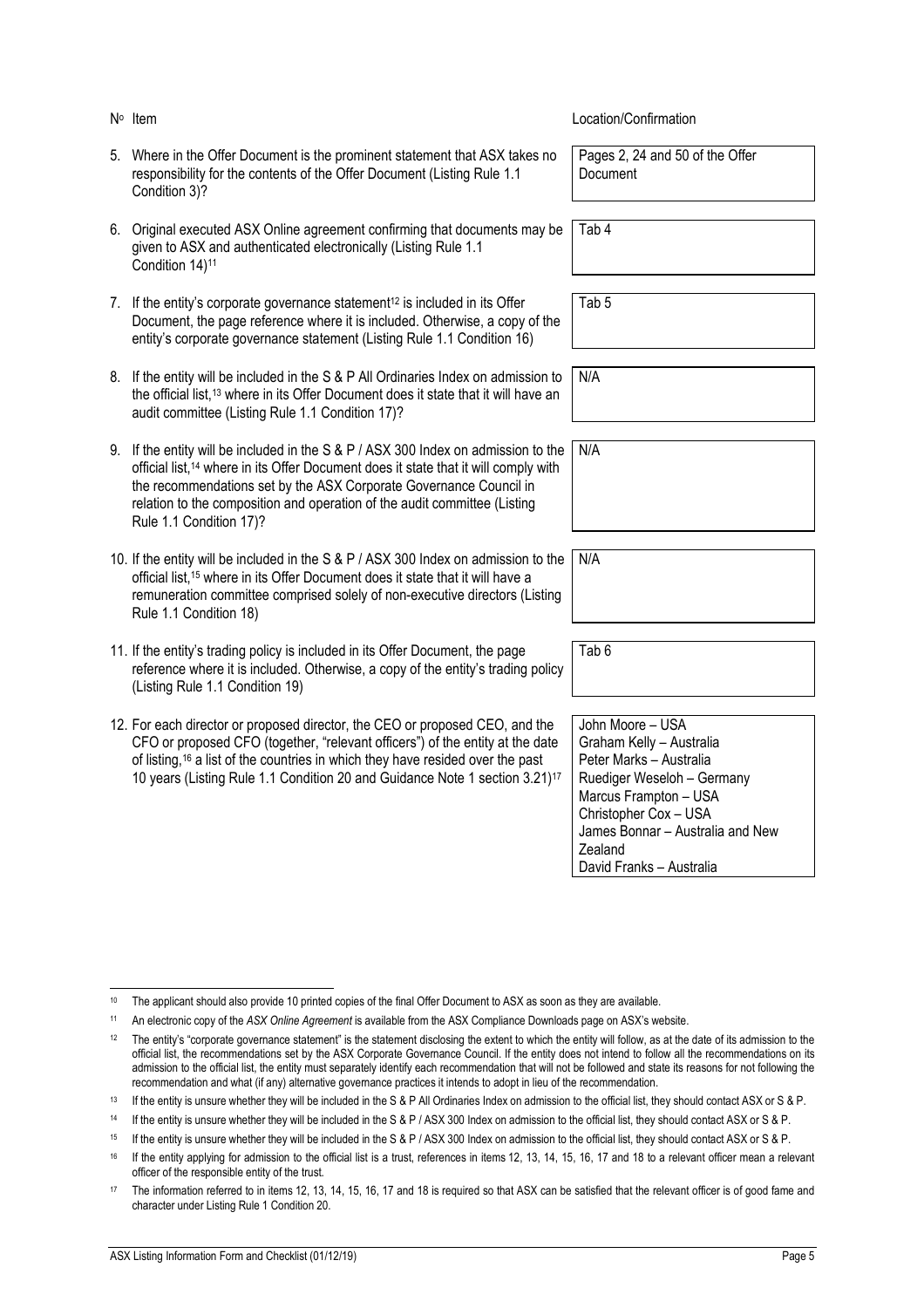|    | N° Item                                                                                                                                                                                                                                                                                                                                                                                                                                                                                                                                                                                                                                                                                                                                                                                                                                                                                                                                                                                                                                                                                                                                                                                                                                                             | Location/Confirmation                                                                                                                                                  |
|----|---------------------------------------------------------------------------------------------------------------------------------------------------------------------------------------------------------------------------------------------------------------------------------------------------------------------------------------------------------------------------------------------------------------------------------------------------------------------------------------------------------------------------------------------------------------------------------------------------------------------------------------------------------------------------------------------------------------------------------------------------------------------------------------------------------------------------------------------------------------------------------------------------------------------------------------------------------------------------------------------------------------------------------------------------------------------------------------------------------------------------------------------------------------------------------------------------------------------------------------------------------------------|------------------------------------------------------------------------------------------------------------------------------------------------------------------------|
|    | 13. For each relevant officer, a list of any other names or alias they have used in<br>the past 10 years, including any maiden name or married name <sup>18</sup> (Listing<br>Rule 1.1 Condition 20 and Guidance Note 1 section 3.21)                                                                                                                                                                                                                                                                                                                                                                                                                                                                                                                                                                                                                                                                                                                                                                                                                                                                                                                                                                                                                               | $N/\overline{A}$                                                                                                                                                       |
|    | 14. For each relevant officer who is or has in the past 10 years been a resident<br>of Australia, an original or certified true copy of a national criminal history<br>check obtained from the Australian Federal Police, a State or Territory police<br>service or a broker accredited by Australian Criminal Intelligence<br>Commission which is not more than 12 months old (Listing Rule 1.1<br>Condition 20 and Guidance Note 1 section 3.21)                                                                                                                                                                                                                                                                                                                                                                                                                                                                                                                                                                                                                                                                                                                                                                                                                  | Tab <sub>7</sub><br>Australian criminal history check for<br>David Franks will be provided shortly                                                                     |
|    | 15. For each relevant officer who is or has in the past 10 years been a resident<br>of a country other than Australia, an original or certified true copy of an<br>equivalent national criminal history check to that mentioned in item 14 above<br>for each country in which the relevant officer has resided over the past<br>10 years (in English or together with a certified English translation) which is<br>not more than 12 months old or, if such a check is not available in any such<br>country, a statutory declaration <sup>19</sup> from the relevant officer confirming that fact<br>and that he or she has not been convicted in that country of:<br>(a) any criminal offence involving fraud, dishonesty, misrepresentation,<br>concealment of material facts or breach of his or her duties as a director<br>or officer of a company or other entity; or<br>(b) any other criminal offence which at the time carried a maximum term of<br>imprisonment of five years or more (regardless of the period, if any, for<br>which he or she was sentenced),<br>or, if that is not the case, a statement to that effect and a detailed<br>explanation of the circumstances involved (Listing Rule 1.1 Condition 20 and<br>Guidance Note 1 section 3.21) | Tab <sub>8</sub><br>NZ criminal history check for James<br>Bonnar will be provided shortly                                                                             |
|    | 16. For each relevant officer who is or has in the past 10 years been a resident<br>of Australia, an original or certified true copy of a search of the Australian<br>Financial Security Authority National Personal Insolvency Index which is not<br>more than 12 months old (Listing Rule 1.1 Condition 20 and Guidance<br>Note 1 section 3.21)                                                                                                                                                                                                                                                                                                                                                                                                                                                                                                                                                                                                                                                                                                                                                                                                                                                                                                                   | Tab <sub>9</sub>                                                                                                                                                       |
|    | 17. For each relevant officer who is or has in the past 10 years been a resident<br>of a country other than Australia, an original or certified true copy of an<br>equivalent national bankruptcy check to that mentioned in item 16 above for<br>each country in which the relevant officer has resided over the past 10 years<br>(in English or together with a certified English translation) which is not more<br>than 12 months old or if such a check is not available in any such country, a<br>statutory declaration <sup>20</sup> from the relevant officer confirming that fact and that<br>he or she has not been declared a bankrupt or been an insolvent under<br>administration in that country or, if that is not the case, a statement to that<br>effect and a detailed explanation of the circumstances involved (Listing<br>Rule 1.1 Condition 20 and Guidance Note 1 section 3.21)                                                                                                                                                                                                                                                                                                                                                               | Tab <sub>10</sub>                                                                                                                                                      |
|    | 18. A statutory declaration <sup>21</sup> from each relevant officer officer specifying whether<br>they have used any other name or alias in the past 10 years and confirming<br>that:<br>(a) the relevant officer has not been the subject of any criminal or civil<br>penalty proceedings or other enforcement action by any government<br>agency in which he or she was found to have engaged in behaviour                                                                                                                                                                                                                                                                                                                                                                                                                                                                                                                                                                                                                                                                                                                                                                                                                                                       | Tab <sub>11</sub><br>Original statutory declarations for each<br>relevant officer (other than Graham<br>Kelly and Peter Marks) will be provided<br>as soon as possible |
| 18 | The sample statutory declaration referred to in item 18 below addresses this requirement. Note that if the relevant officer has used another name or                                                                                                                                                                                                                                                                                                                                                                                                                                                                                                                                                                                                                                                                                                                                                                                                                                                                                                                                                                                                                                                                                                                |                                                                                                                                                                        |

alias (including a maiden name or married name) in the past 10 years, the criminal record and bankruptcy checks referred to in items 14, 15, 16, 17 must cover all of the names or aliases the relevant officer has used over that period.

<sup>&</sup>lt;sup>19</sup> The sample statutory declaration referred to in item 18 below also addresses this requirement.

<sup>&</sup>lt;sup>20</sup> The sample statutory declaration referred to in item 18 below also addresses this requirement.

<sup>21</sup> A sample statutory declaration is available from the ASX Compliance Downloads page on ASX's website.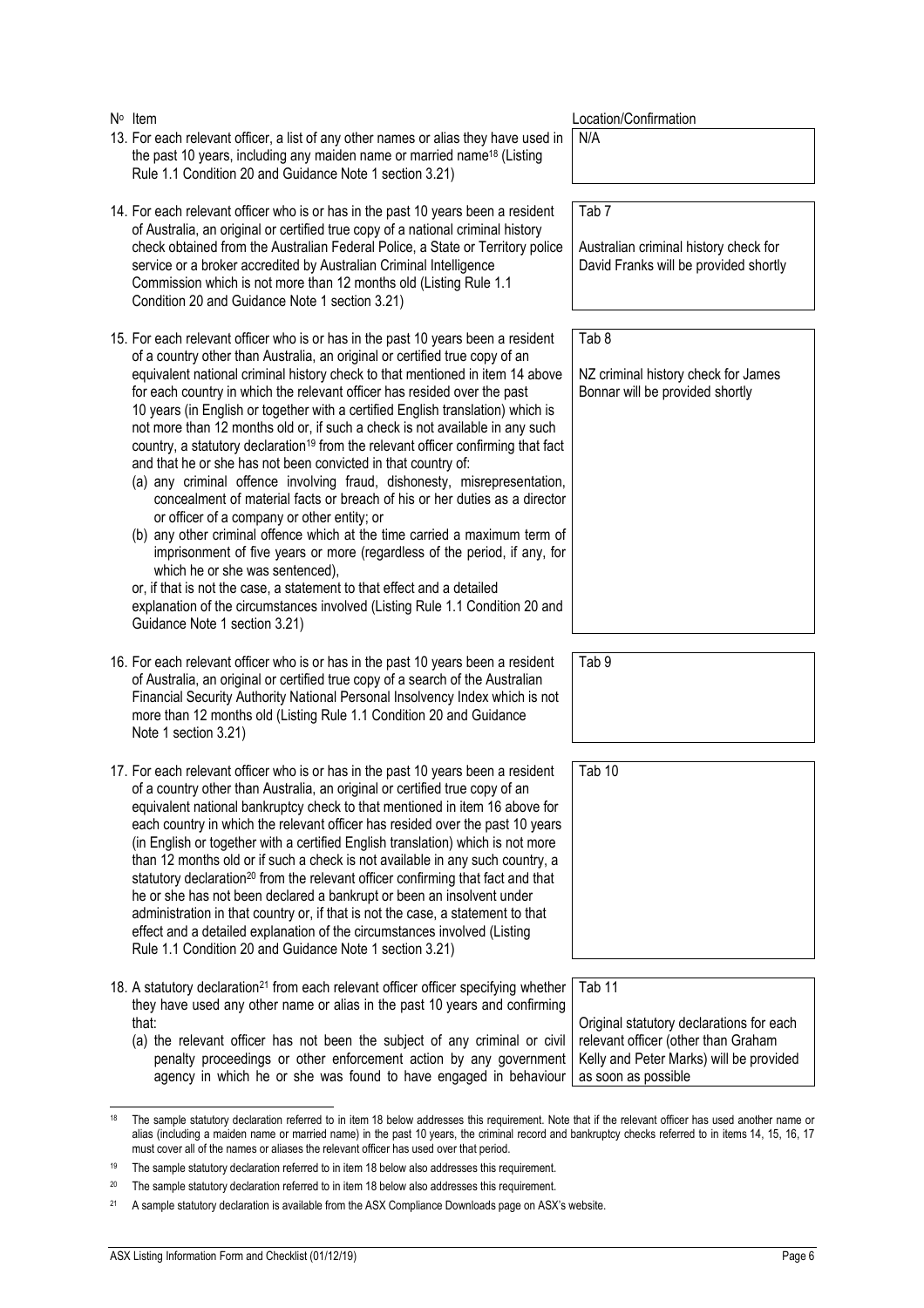involving fraud, dishonesty, misrepresentation, concealment of material facts or breach of duty; (b) the relevant officer has not been refused membership of, or had their membership suspended or cancelled by, any professional body on the

- ground that he or she has engaged in behaviour involving fraud, dishonesty, misrepresentation, concealment of material facts or breach of duty;
- (c) the relevant officer has not been the subject of any disciplinary action (including any censure, monetary penalty or banning order) by a securities exchange or other authority responsible for regulating securities markets for failure to comply with his or her obligations as a director or officer of a listed entity;
- (d) no listed entity of which he or she was a relevant officer (or, in the case of a listed trust, in respect of which he or she was a relevant officer of the responsible entity of the trust) at the time of the relevant conduct has been the subject of any disciplinary action (including any censure, monetary penalty, suspension of trading or termination of listing) by a securities exchange or other authority responsible for regulating securities markets for failure to comply with its obligations under the Listing Rules applicable to that entity; and
- (e) the relevant officer is not aware of any pending or threatened investigation or enquiry by a government agency, professional body, securities exchange or other authority responsible for regulating securities markets that could lead to proceedings or action of the type described in (a), (b), (c) or (d) above,

or, if the relevant officer is not able to give such confirmation, a statement to that effect and a detailed explanation of the circumstances involved (Listing Rule 1.1 Condition 20 and Guidance Note 1 section 3.21)

- 19. A specimen certificate/holding statement for each class of securities to be quoted or a specimen holding statement for CDIs (as applicable)
- 20. Please either:

j

- (a) enter "Confirmed" in the column to the right to confirm that the entity has not previously applied for, and been refused or withdrawn its application for, admission to the official list of another securities exchange, or
- (b) attach a statement explaining the circumstances and state the location of that statement
- 21. Please enter "Confirmed" in the column to the right to confirm that the entity has paid its initial listing fee 22

### **All entities – group structure**

22. Where in the Offer Document is there a diagram showing the group structure of the entity, identifying (where applicable) each material child entity and the nature and location of the business activities it undertakes

Bank: National Australia Bank Account Name: ASX Operations Pty Ltd BSB: 082 057 A/C: 494728375 Swift Code (Overseas Customers): NATAAU3202S Tab 12

Confirmed

Confirmed

Section 3.2.2 of the Offer Document (page 39)

No Item  $\mathbb{N}^{\circ}$  Location/Confirmation

<sup>&</sup>lt;sup>22</sup> See Guidance Notes 15 and 15A for the fees payable on the application. You can also use the ASX online equity listing fees calculator: http://www.asx.com.au/prices/cost-listing.htm. Payment should be made either by cheque made payable to ASX Operations Pty Ltd or by electronic funds transfer to the following account:

If payment is made by electronic funds transfer, please email your remittance advice to ar@asx.com.au or fax it to (612) 9227-0553, describing the payment as the "initial listing fee" and including the name of the entity applying for admission, the ASX home branch where the entity has lodged its application (ie Sydney, Melbourne or Perth) and the amount paid.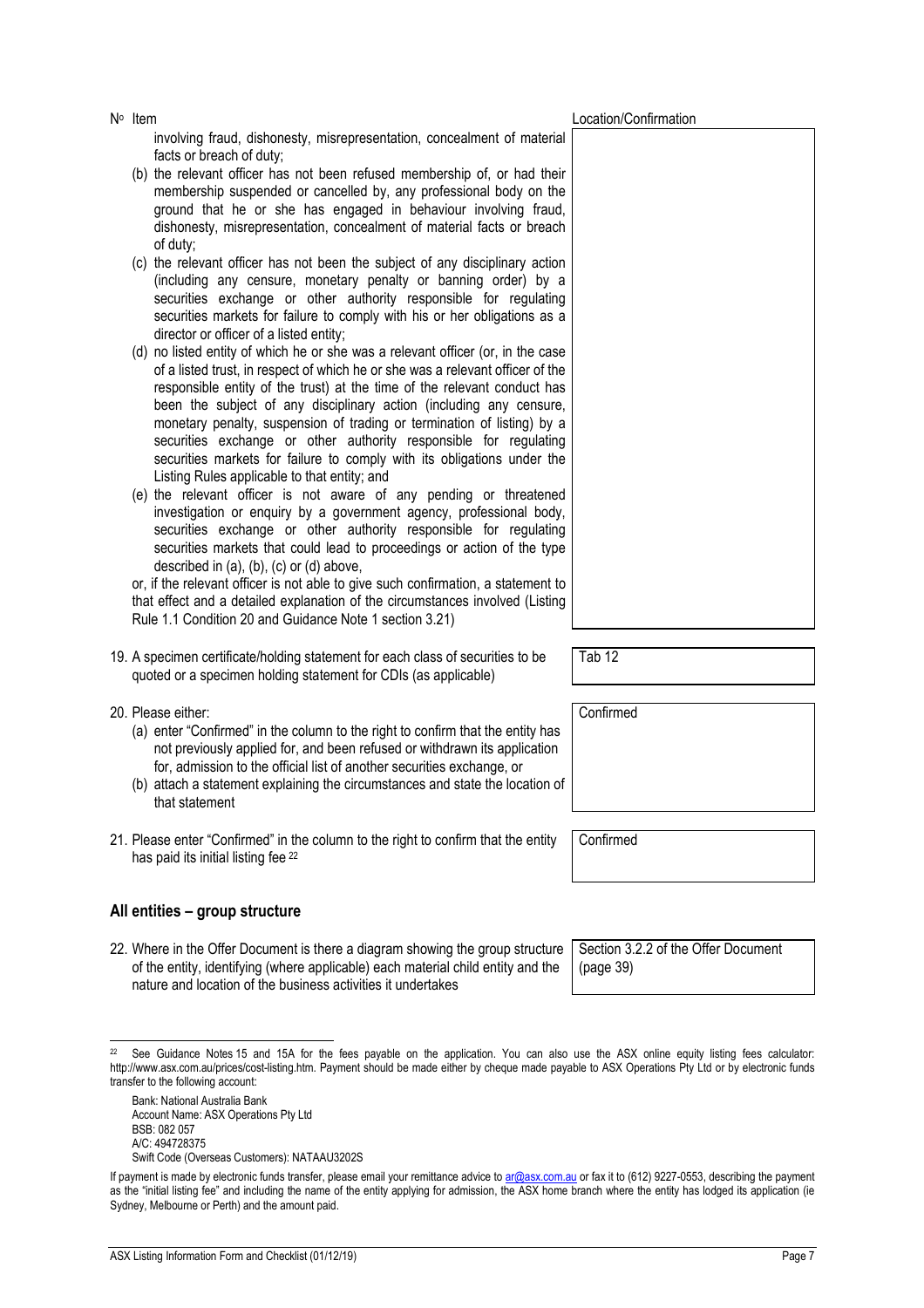- 23. If the entity has any material child entities, where in the Offer Document is there a list of all such child entities stating, in each case, its name, where it is incorporated or established, the nature of its business and the entity's percentage holding in it?
- 24. If the entity has any material investments in associated entities for which it will apply equity accounting, where in the Offer Document is there a list of all such associated entities stating, in each case, its name, where it is incorporated or established, the nature of its business and the entity's percentage holding in it?
- 25. If the entity has a material interest in a joint venture, where in the Offer Document is there a description of the joint venture agreement, including the parties to the agreement and their respective rights and obligations under the agreement?
- 26. If the entity does not hold its material assets and business operations direct itself or indirectly through a child entity, where in the Offer Document is there an explanation of why that structure has been employed and the risks associated with it?

#### **All entities – capital structure**

- 27. Where in the Offer Document is there a table showing the existing and proposed capital structure of the entity, broken down as follows: (a) the number and class of each equity security and each debt security currently on issue; and (b) the number and class of each equity security and each debt security proposed to be issued between the date of this application and the date the entity is admitted to the official list; and Section 5.5 of the Offer Document (page 52)
	- (c) the resulting total number of each class of equity security and debt security proposed to be on issue at the date the entity is admitted to the official list; and
	- (d) the number and class of each equity security proposed to be issued following admission in accordance with material contracts or agreements?

Note: This applies whether the securities are to be quoted on ASX or not. If the entity is proposing to issue a minimum, maximum or oversubscription number of securities, the table should be presented to disclose each scenario.

28. If any class of securities referred to in the table mentioned in item 27 are not ordinary securities, where in the Offer Document does it disclose the terms applicable to those securities? Note: This applies whether the securities are to be quoted on ASX or not.

For equity securities (other than options to acquire unissued securities or convertible debt securities), this should state whether they are fully paid or partly paid; if they are partly paid, the amount paid up and the amount owing per security; voting rights; rights to dividends or distributions; and conversion terms (if applicable).

For options to acquire unissued securities, this should state the number outstanding, exercise prices; exercise terms and expiry dates.

For debt securities or convertible debt securities, this should state their nominal or face value; rate of interest; dates of payment of interest; date and terms of repayment or redemption; and conversion terms (if applicable).

- 29. Where in the Offer Document does it confirm that the entity's free float at the time of listing will be not less than 20% (Listing Rule 1.1 Condition 7)? Section 5.5 of the Offer Document (page
- 30. Where in the Offer Document does it confirm that the issue/sale price of all securities for which the entity seeks quotation is at least 20 cents in cash (Listing Rule 2.1 Condition 2)?

31. If the entity has or proposes to have any options on issue, where in the Offer Section 5.5 of the Offer Document (page

No Item  $\mathbb{N}^{\circ}$  Confirmation  $\mathbb{N}^{\circ}$  Location/Confirmation Section 3.2.2 of the Offer Document (page 39)

N/A

N/A

| :ly | N/A |  |  |  |  |
|-----|-----|--|--|--|--|
| е   |     |  |  |  |  |
|     |     |  |  |  |  |

Sections 10.5(C), 11.2, 11.5, 11.6, 11.8 and 12.5 (pages 95, 96, 100, 101, 102, 117)

53)

Section 5.1(A) of the Offer Document (page 50)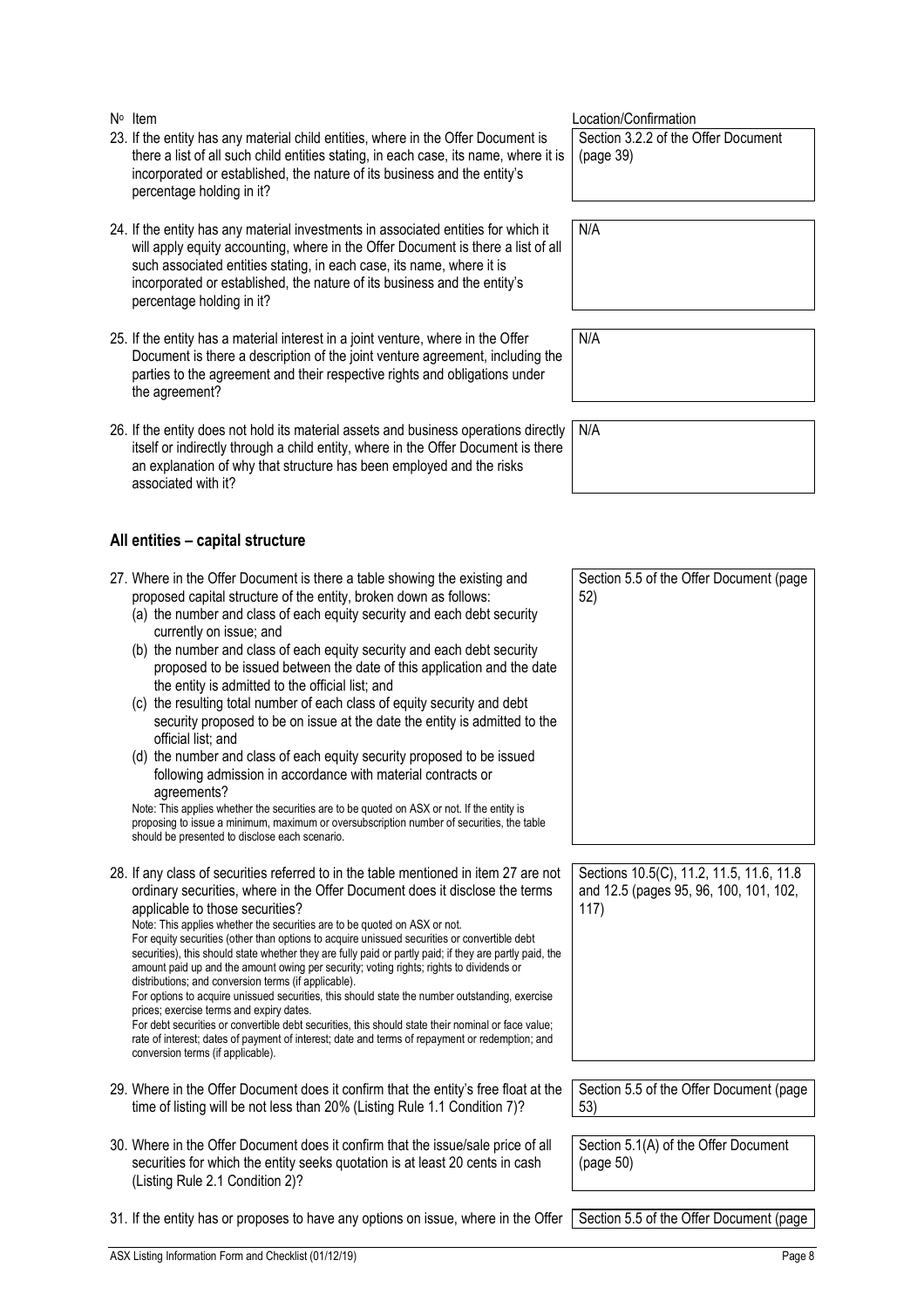No Item  $\mathbb{N}^{\circ}$  Location/Confirmation Document does it confirm that the exercise price for each underlying security is at least 20 cents in cash (Listing Rule 1.1 Condition 12)?

- 32. If the entity has any partly paid securities and it is not a no liability company, where in the Offer Document does it disclose the entity's call program, including the date and amount of each proposed call and whether it allows for any extension for payment of a call (Listing Rule 2.1 Condition 4)?
- 33. Is the entity proposing to offer any securities by way of a bookbuild? If so, please enter "Confirmed" in the column to the right to indicate that the entity is aware of the disclosure requirements for bookbuilds in Annexure A to Guidance Note 1 and has made appropriate arrangements with the bookrunner to obtain this information.

#### **All entities – business information**

- 34. Where in the Offer Document is there a description of the history of the entity?
- 35. Where in the Offer Document is there a description of the entity's existing and proposed activities and level of operations?
- 36. Where in the Offer Document is there a description of the material business risks the entity faces?
- 37. Where in the Offer Document is there a table setting out the proposed use of the proceeds of the offer?

#### **All entities – related parties, promoters and advisers**

38. Has the entity undertaken a placement of securities in the last 2 years in which a related party or their associates, a promoter or their associates, or an adviser involved in the offer or their associates, have participated?

If so, please attach a statement

- (a) explaining the circumstances of the placement;
- (b) listing the names and addresses of the participants in the placement, the number of securities they received in the placement and the consideration they provided for those securities; and
- (c) identifying the participants in the placement who are a related party or associate of a related party, a promoter or associate of a promoter, or an adviser or an associate of an adviser.
- 39. Does an adviser to the offer have a material interest in the success of the offer over and above normal professional fees for services rendered in connection with the offer?

 If so, where in the Offer Document is there a clear and concise statement explaining in one location all of the interests that adviser has in the success of the offer, including (without limitation):

- (a) the number and type of securities in the entity in which the adviser and its associates currently have a relevant interest;
- (b) details of the consideration paid or provided by the adviser or its associates for the securities referred to in (a) above;
- (c) the fees or other consideration the adviser or an associate may receive for services provided in connection with the offer;
- (d) the fees or other consideration the adviser or an associate may receive under any ongoing mandate they may have with the entity post the offer;
- (e) if the consideration in (c) or (d) above includes any convertible securities (including options, performance shares or performance rights), details of

52)

N/A

No

Section 3.2.1 of the Offer Document (page 38 and 39)

Sections 3.2.3 and 3.2.4 of the Offer Document (page 40)

Section 9 of the Offer Document (pages 83 to 89)

Section 5.4 of the Offer Document (page 51)

Yes



No

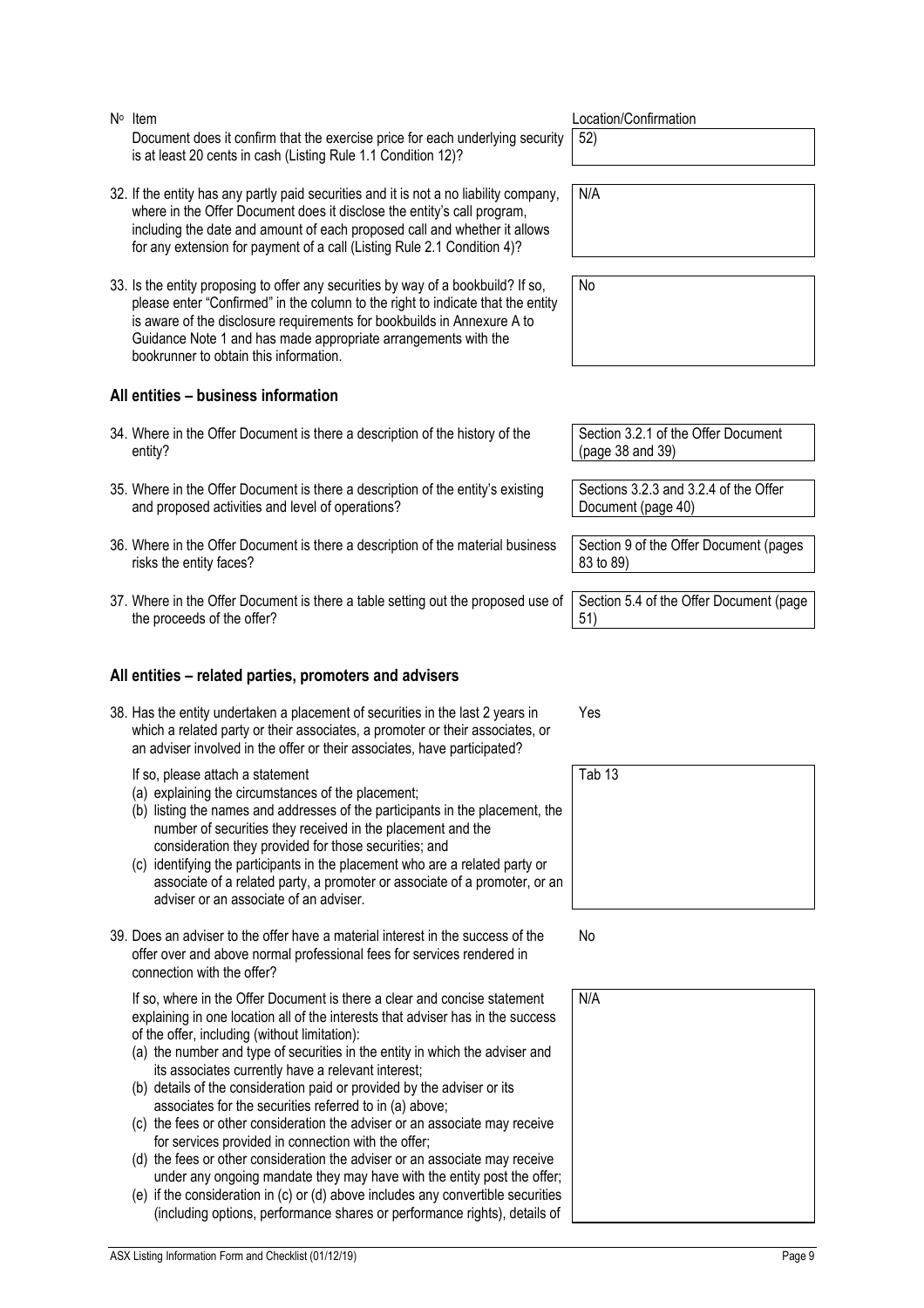| N° Item                                                                                                                                                                                                                                                                                                                                                                                                                                                                                                                                                                                                                                                                                                                                                                                | Location/Confirmation                                                                                                                             |
|----------------------------------------------------------------------------------------------------------------------------------------------------------------------------------------------------------------------------------------------------------------------------------------------------------------------------------------------------------------------------------------------------------------------------------------------------------------------------------------------------------------------------------------------------------------------------------------------------------------------------------------------------------------------------------------------------------------------------------------------------------------------------------------|---------------------------------------------------------------------------------------------------------------------------------------------------|
| the number and terms of those securities, the percentage of the entity's<br>issued capital at listing they will convert into if they are converted, the<br>value the entity believes the convertible securities are worth and the<br>basis on which the entity has determined that value; and<br>if the adviser or any of its associates have participated in a placement of<br>(f)<br>securities by the entity in the preceding 2 years, full details of the<br>securities they received in the placement and the consideration they paid<br>or provided for those securities?                                                                                                                                                                                                        |                                                                                                                                                   |
| All entities – other information and documents                                                                                                                                                                                                                                                                                                                                                                                                                                                                                                                                                                                                                                                                                                                                         |                                                                                                                                                   |
| 40. Where in the Offer Document is there a description of the entity's proposed<br>dividend/distribution policy?                                                                                                                                                                                                                                                                                                                                                                                                                                                                                                                                                                                                                                                                       | Section 7.8 of the Offer Document (page<br>73)                                                                                                    |
| 41. Does the entity have or propose to have a dividend or distribution<br>reinvestment plan?                                                                                                                                                                                                                                                                                                                                                                                                                                                                                                                                                                                                                                                                                           | N/A                                                                                                                                               |
| If so, where are the existence and material terms of the plan disclosed in the<br>Offer Document?                                                                                                                                                                                                                                                                                                                                                                                                                                                                                                                                                                                                                                                                                      | N/A                                                                                                                                               |
| A copy of the terms of the plan                                                                                                                                                                                                                                                                                                                                                                                                                                                                                                                                                                                                                                                                                                                                                        | N/A                                                                                                                                               |
| 42. Does the entity have or propose to have an employee incentive scheme?                                                                                                                                                                                                                                                                                                                                                                                                                                                                                                                                                                                                                                                                                                              | Yes                                                                                                                                               |
| If so, where are the existence and material terms of the scheme disclosed in<br>the Offer Document?                                                                                                                                                                                                                                                                                                                                                                                                                                                                                                                                                                                                                                                                                    | Section 13.1 of the Offer Document<br>(page 118)                                                                                                  |
| Where in the Offer Document is there a statement as to whether directors <sup>23</sup><br>are entitled to participate in the scheme and, if they are, the extent to which<br>they currently participate or are proposed to participate?                                                                                                                                                                                                                                                                                                                                                                                                                                                                                                                                                | Sections 10.5(B) to (D) of the Offer<br>Document (pages 94 to 96)                                                                                 |
| A copy of the terms of the scheme                                                                                                                                                                                                                                                                                                                                                                                                                                                                                                                                                                                                                                                                                                                                                      | Tab 14 (as amended)                                                                                                                               |
|                                                                                                                                                                                                                                                                                                                                                                                                                                                                                                                                                                                                                                                                                                                                                                                        | A redacted Board consent setting out<br>the amendments is also located at Tab<br>14                                                               |
| 43. Has the entity entered into any material contracts (including any underwriting<br>agreement relating to the securities to be quoted on ASX)?24                                                                                                                                                                                                                                                                                                                                                                                                                                                                                                                                                                                                                                     | Yes                                                                                                                                               |
| If so, where are the existence and main terms of those material contracts<br>disclosed in the Offer Document?                                                                                                                                                                                                                                                                                                                                                                                                                                                                                                                                                                                                                                                                          | Sections 11.3 and 12 of the Offer<br>Document (pages 100, 113 to 117)                                                                             |
| Copies of all of the material contracts referred to in the Offer Document                                                                                                                                                                                                                                                                                                                                                                                                                                                                                                                                                                                                                                                                                                              | Tab 15                                                                                                                                            |
| 44. If the entity is not an externally managed trust and the following information<br>is included in the Offer Document, the page reference where it is included.<br>Otherwise, either a summary of the material terms of, or a copy of, any<br>employment, service or consultancy agreement the entity or a child entity<br>has entered into with:<br>(a) its CEO or proposed CEO;<br>(b) any of its directors or proposed directors; or<br>(c) any other person or entity who is a related party of the persons referred<br>to in (a) or (b) above (Listing Rule $3.16.4$ )<br>Note: this requirement does not apply to an externally managed trust. If the entity applying for<br>admission to the official list is an internally managed trust, references to a CEO, proposed CEO, | The executive services agreement<br>between Nyrada Inc. and James Bonnar<br>is located at Tab 15<br>All other agreements are located at Tab<br>16 |

<sup>1</sup>  $^{23}$  If the entity applying for admission to the official list is a trust, references to a director mean a director of the responsible entity of the trust.

<sup>&</sup>lt;sup>24</sup> It will assist ASX if the material contracts are provided both in hard copy and in electronic format.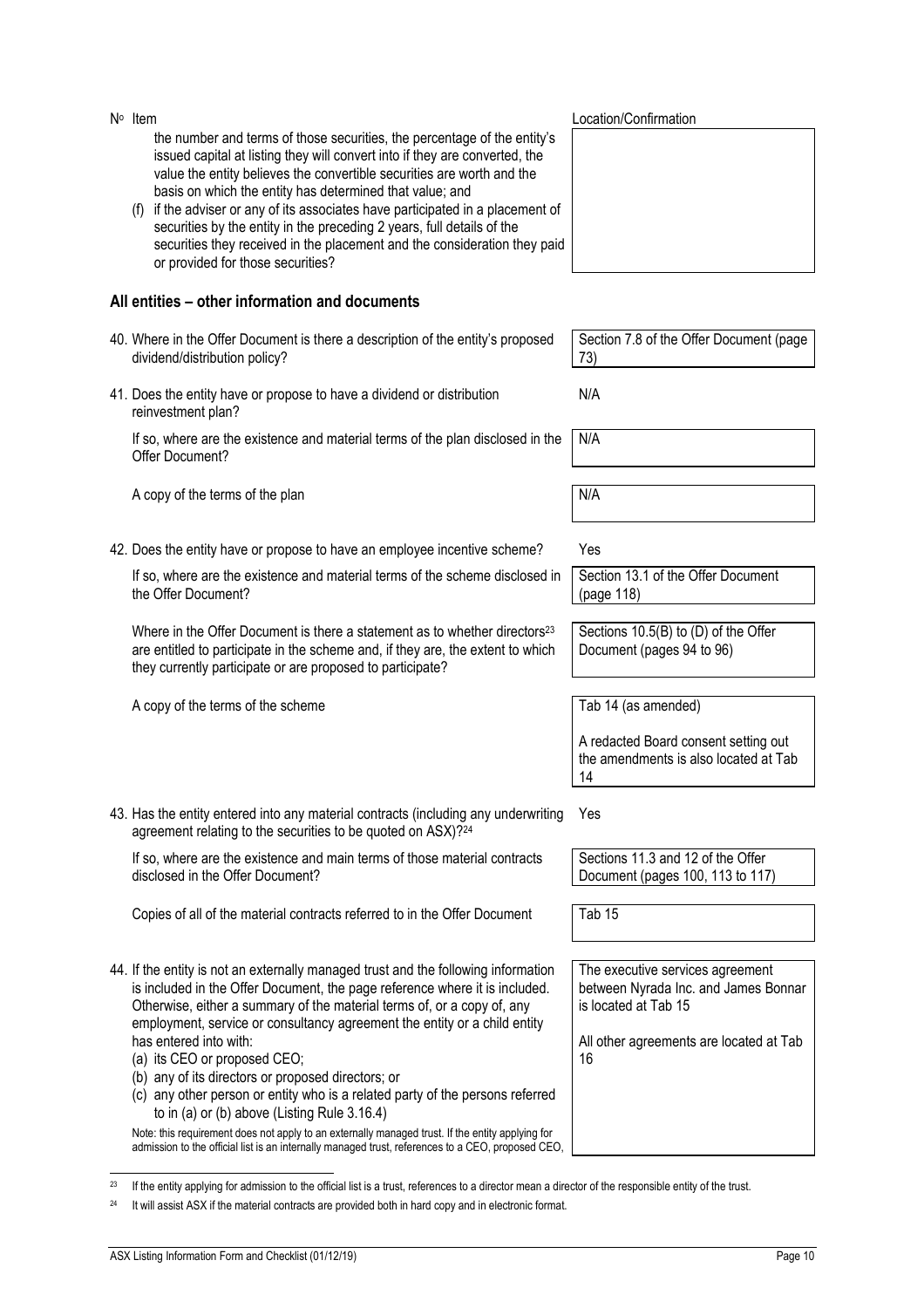No Item  $\mathbb{N}^{\circ}$  Location/Confirmation director or proposed director mean a CEO, proposed CEO, director or proposed director of the responsible entity of the trust.

- 45. Please enter "Confirmed" in the column to the right to indicate that the material contracts summarised in the Offer Document include, in addition to those mentioned in item 44, any other material contract(s) the entity or a child entity has entered into with:
	- (a) its CEO or proposed CEO;
	- (b) any of its directors or proposed directors; or
	- (c) any other person or entity who is a related party of the persons referred to in (a) or (b) above

Note: this requirement does not apply to an externally managed trust. If the entity applying for admission to the official list is an internally managed trust, references to a CEO, proposed CEO, director or proposed director mean a CEO, proposed CEO, director or proposed director of the responsible entity of the trust.

- 46. Please enter "Confirmed" in the column to the right to indicate that all information that a reasonable person would expect to have a material effect on the price or value of the securities to be quoted is included in or provided with this Information Form and Checklist
- 47. A copy of the entity's most recent annual report Tab 17

#### **Entities that are trusts**

- 48. Evidence that the entity is a registered managed investment scheme or has an exemption from ASIC from that requirement (Listing Rule 1.1 Condition 5(a))
- 49. If the entity is exempted from the requirement to be a registered managed investment scheme, evidence that its responsible entity is either an Australian company or registered as a foreign company carrying on business in Australia under the Corporations Act (Listing Rule 1.1 Condition 5(b))
- 50. Please enter "Confirmed" in the column to the right to indicate that the responsible entity is not under an obligation to allow a security holder to withdraw from the trust (Listing Rule 1.1 Condition 5(c))

#### **Entities applying under the profit test (Listing Rule 1.2)**

- 51. Evidence that the entity is a going concern or the successor of a going concern (Listing Rule 1.2.1)
- 52. Evidence that the entity has been in the same main business activity for the last 3 full financial years (Listing Rule 1.2.2)
- 53. Audited accounts for the last 3 full financial years, including the audit reports (Listing Rule 1.2.3(a))
- 54. If the entity's last financial year ended more than 6 months and 75 days before the date of this application, audited or reviewed accounts for the last half year (or longer period if available), including the audit report or review (Listing Rule 1.2.3(b))
- 55. A reviewed pro forma statement of financial position, including the review (Listing Rule 1.2.3(c))25

Confirmed

Confirmed

N/A

N/A

N/A

N/A

N/A

N/A

N/A

N/A

<sup>1</sup> <sup>25</sup> The review must be conducted by a registered company auditor (or if the entity is a foreign entity, an overseas equivalent of a registered company auditor) or independent accountant.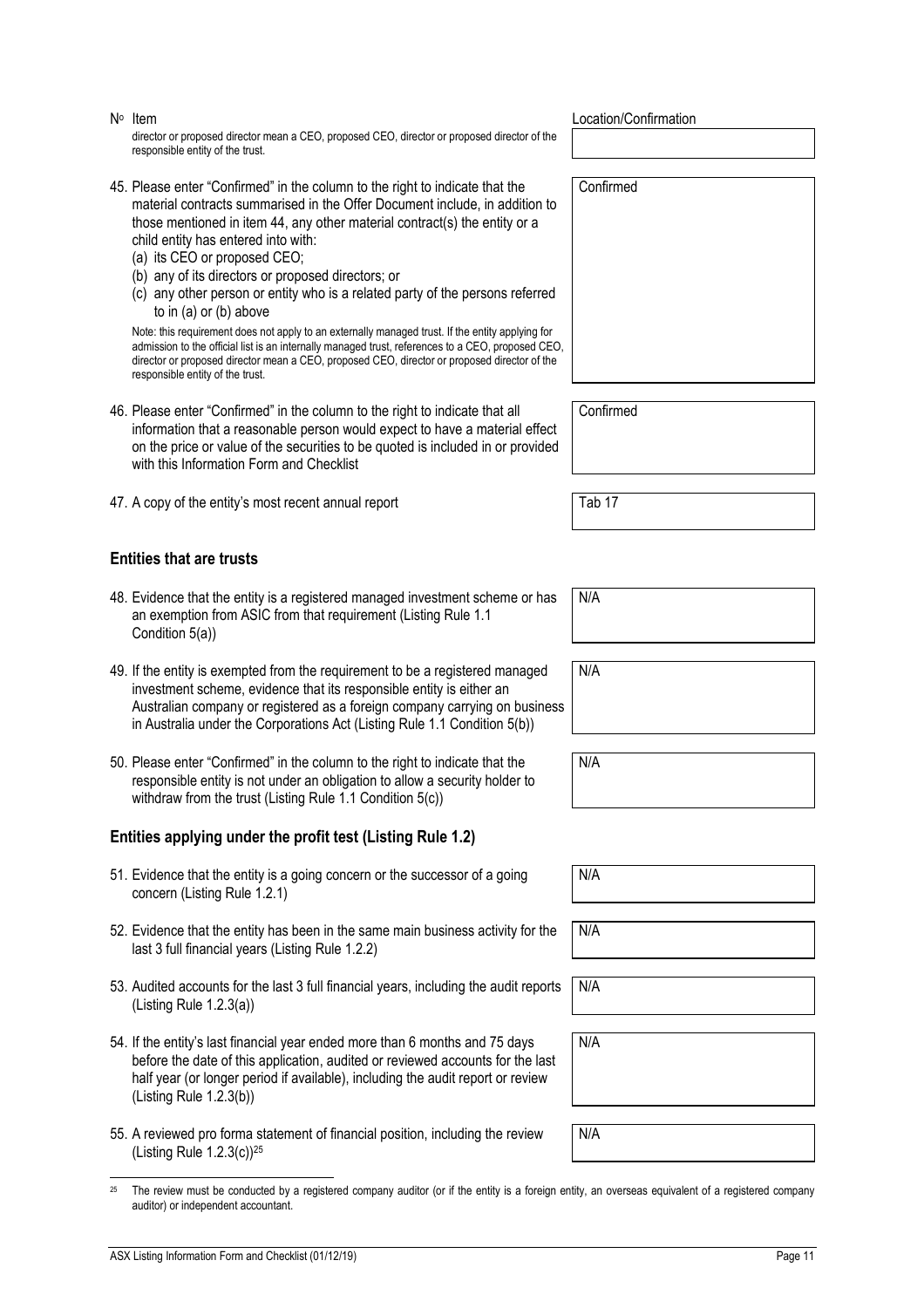- 56. Evidence that the entity's aggregated profit from continuing operations for the last 3 full financial years has been at least \$1 million (Listing Rule 1.2.4)
- 57. Evidence that the entity's profit from continuing operations in the past 12 months to a date no more than 2 months before the date of this application has exceeded \$500,000 (Listing Rule 1.2.5)
- 58. Is there a statement in the Offer Document that the entity's directors<sup>26</sup> have made enquiries and nothing has come to their attention to suggest that the entity is not continuing to earn profit from continuing operations up to the date of the Offer Document

If so, where is it?

If not, please attach such a statement signed by all of the entity's directors $27$ (Listing Rule 1.2.6)

#### **Entities applying under the assets test (Listing Rule 1.3)**

| 59. Evidence that the entity has: |  |  |  |  |  |
|-----------------------------------|--|--|--|--|--|
|-----------------------------------|--|--|--|--|--|

- (a) if it is not an investment entity, net tangible assets of at least \$4 million (after deducting the costs of fund raising) or a market capitalisation of at least \$15 million;
- (b) if it is an investment entity other than pooled development fund, net tangible assets of at least \$15 million; or
- (c) if it is a pooled development fund, net tangible assets of at least \$2 million (Listing Rule 1.3.1 and 1.3.4)
- 60. Evidence that:
	- (a) at least half of the entity's total tangible assets (after raising any funds) is not cash or in a form readily convertible to cash;28 or
	- (b) there are commitments consistent with its stated objectives under Listing Rule 1.3.3(a) to spend at least half of the entity's cash and assets in a form readily convertible to cash

And if (b) above applies, where in the Offer Document is there an expenditure program setting out those commitments (Listing Rule 1.3.2)

- 61. Where in the Offer Document is there a statement setting out the objectives the entity is seeking to achieve from its admission and the offer (Listing Rule 1.3.3(a))?
- 62. Is there a statement in the Offer Document that the entity has enough working capital at the time of its admission to carry out those stated objectives?

If so, where is it?

If not, attach a statement by an independent expert confirming that the entity has enough working capital to carry out its stated objectives (Listing Rule 1.3.3(b))

- 63. Evidence that the entity's working capital (as shown in its reviewed pro forma statement of financial position under listing Rule 1.3.5(d)) is at least \$1.5 million (Listing Rule 1.3.3(c))
- 64. Audited accounts for the last 2 full financial years, including the audit reports Tab 18

#### 1  $^{26}$  If the entity applying for admission to the official list is a trust, the statement should be made by the directors of the responsible entity of the trust.

<sup>27</sup> If the entity applying for admission to the official list is a trust, the statement should be signed by all of the directors of the responsible entity of the trust.

#### No Item Location/Confirmation

N/A

N/A

N/A

Document (pages 37, 38 and 51)

Sections 3.1 and 5.4 of the Offer

Page 6 of the Offer Document

Section 5.3 of the Offer Document (page 51)

Section 5.4 of the Offer Document (page 51)

Section 7.5 of the Offer Document (page 71)

<sup>&</sup>lt;sup>28</sup> In deciding if an entity's total tangible assets are in a form readily convertible to cash, ASX would normally not treat inventories or receivables as readily convertible to cash.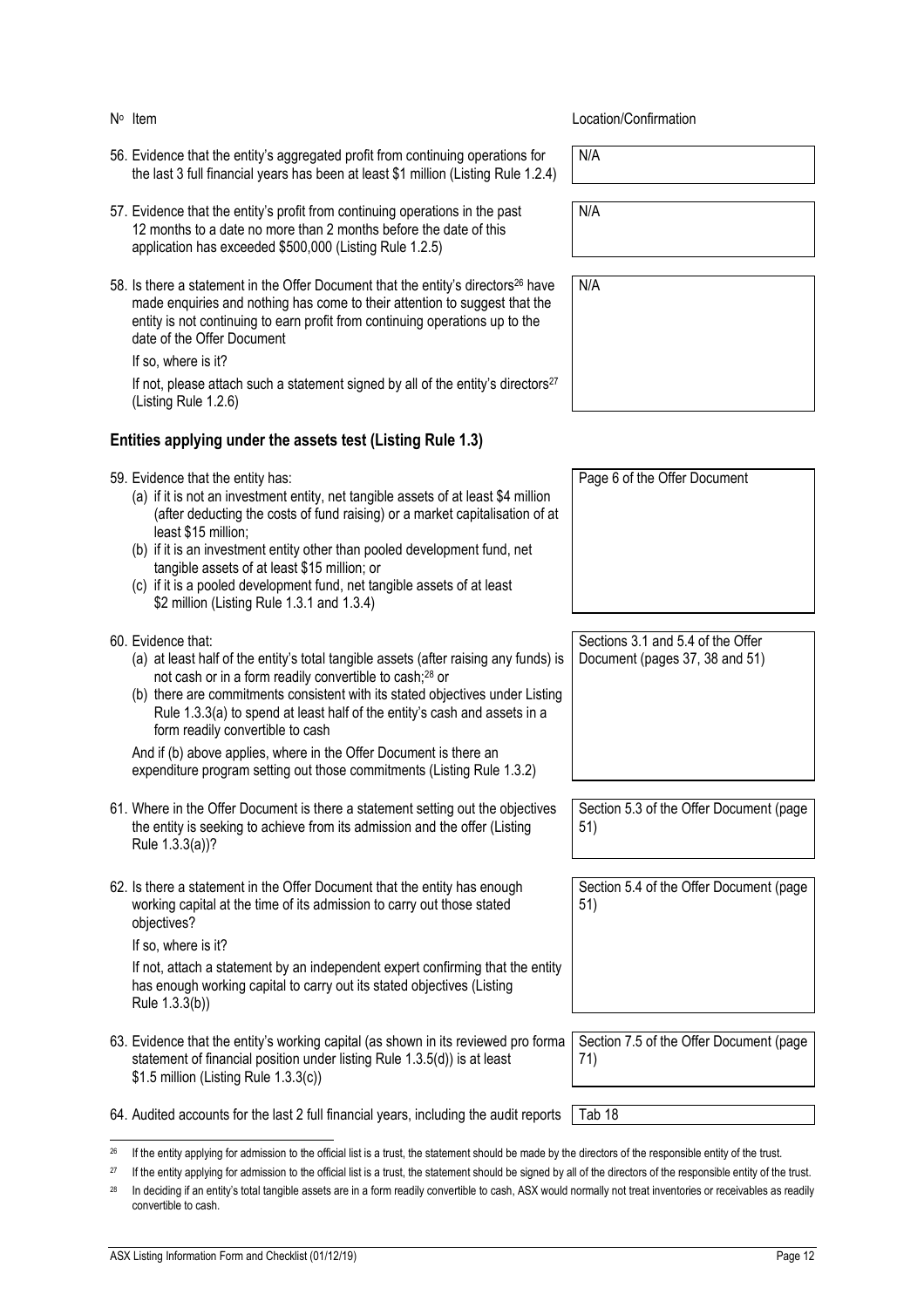No Item **No Item** Location/Confirmation (Listing Rule 1.3.5(a)) 65. If the entity's last financial year ended more than 6 months and 75 days before the date of this application, audited or reviewed accounts for the last half year (or longer period if available), including the audit report or review (Listing Rule 1.3.5(b)) N/A 66. If the entity has in the 12 months before the date of this application acquired, or is proposing in connection with its application for admission to acquire, another entity or business that is significant in the context of the entity, audited accounts for the last 2 full financial years for that other entity or business, including the audit reports (Listing Rule 1.3.5(c) first bullet point) N/A 67. If the entity has in the 12 months before the date of this application acquired, or is proposing in connection with its application for admission to acquire, another entity or business that is significant in the context of the entity and the last full financial year for that other entity or business ended more than 6 months and 75 days before the date of this application, audited or reviewed accounts for the last half year (or longer period if available) from the end of the last full financial year for that other entity or business, including the audit report or review (Listing Rule 1.3.5(c) second bullet point) N/A 68. A reviewed pro forma statement of financial position, including the review (Listing Rule 1.3.5(d))29 Sections 7.5 and 8 of the Offer Document (pages 71, 72, 77 to 82) **Entities with restricted securities**  69. A statement setting out a list of any person (either on their own or together with associates) who has held a relevant interest in at least 10% of the entity's voting securities at any time in the 12 months before the date of this application Tab 19 70. A completed ASX Restricted Securities Table<sup>30</sup> Tab 20 71. Copies of all restriction deeds (Appendix 9A) entered into in relation to restricted securities (Listing Rule 9.1(b))<sup>31</sup> To be provided once ASX determines which restricted securities are required to be escrowed via a restriction deed 72. A list of all security holders sent a restriction notice (Appendix 9C) in relation to restricted securities and a sample of the restriction notice (Listing Rule 9.1(c))32 To be provided once ASX determines which restricted securities are required to be escrowed via a restriction notice 73. If the entity intends to use a third party to maintain its issuer sponsored subregister, a written undertaking from that third party to comply with Listing Rule 9.1(e) (Listing Rule 9.1(f)) Tab 21

j

<sup>&</sup>lt;sup>29</sup> The review must be conducted by a registered company auditor (or if the entity is a foreign entity, an overseas equivalent of a registered company auditor) or independent accountant.

<sup>30</sup> An electronic copy of the ASX Restricted Securities Table is available from the ASX Compliance Downloads page on ASX's website.

<sup>&</sup>lt;sup>31</sup> ASX will advise which restricted securities are required to be escrowed via a restriction deed under Listing Rule 9.1 as part of the admission and quotation decision. If properly completed restriction deeds and related undertakings have not been provided for all such securities advised by ASX, that will need to be rectified prior to admission occurring and quotation commencing.

<sup>32</sup> ASX will advise which restricted securities are required to be escrowed via a restriction notice under Listing Rule 9.1 as part of the admission and quotation decision. If properly completed restriction notices have not been provided to all such securities advised by ASX, that will need to be rectified prior to admission occurring and quotation commencing.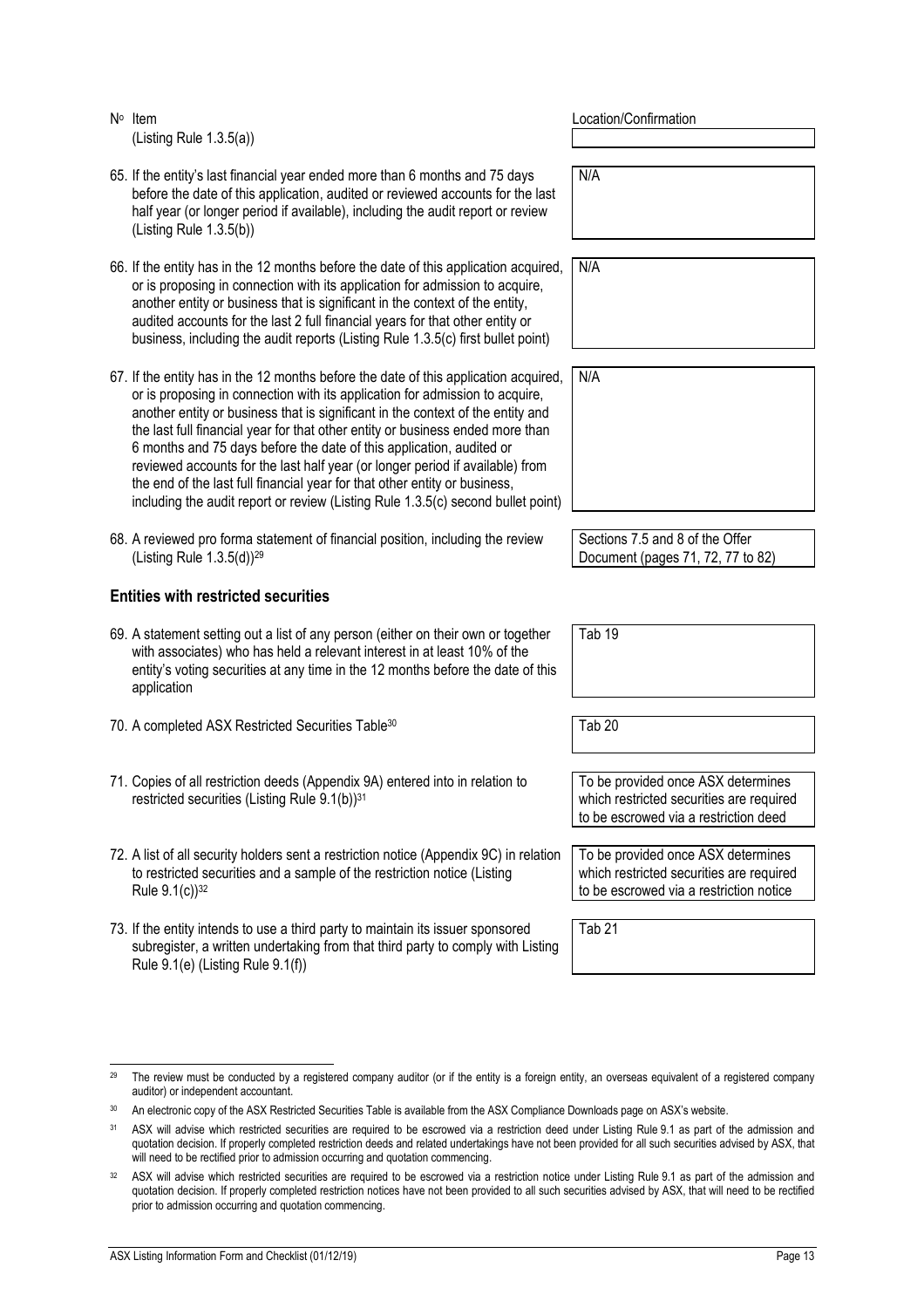1

74. Are any of the restricted securities in a class that is not intended to be quoted on ASX?

If so, a sample of the share certificate for the restricted securities with the statement required under Listing Rule 9.1(g)(iii).

Copies of the undertaking(s) from a bank or recognised trustee to hold the certificates for the restricted securities in escrow (Listing Rule 9.1(g)(iv))

No Item location/Confirmation Yes

Tab 22

Tab 24

Options and warrants are not certificated

Tab 23 – to be provided shortly

If the entity intends to use a third party to maintain its certificated subregister, a written undertaking from that third party to comply with Listing Rule 9.1(g) (Listing Rule 9.1(h))

#### **Entities (other than mining exploration entities and oil and gas exploration entities) with classified assets**<sup>33</sup>

75. Within the 2 years preceding the date of the entity's application for admission N/A to the official list, has the entity acquired, or entered into an agreement to acquire, a classified asset?

If so, where in the Offer Document does it disclose:

- the date of the acquisition or agreement;
- full details of the classified asset, including any title particulars;
- the name of the vendor:
- if the vendor was not the beneficial owner of the classified asset at the date of the acquisition or agreement, the name of the beneficial owner(s);
- details of the relationship between the vendor (or, if the vendor was not the beneficial owner of the classified asset at the date of the acquisition or agreement, between the beneficial owner(s)) and the entity or any related party or promoter of the entity; and
- details of the purchase price paid or payable and all other consideration (whether legally enforceable or not) passing directly or indirectly to the vendor.

Is the vendor (or, if the vendor was not the beneficial owner of the classified asset at the date of the acquisition or agreement, are any of the beneficial owner(s)) a related party or promoter of the entity?

If so, please enter "Confirmed" in the column to the right to indicate that the consideration paid by the entity for the classified asset was solely restricted securities, save to the extent it involved the reimbursement of expenditure incurred by the vendor in developing the classified asset $34$  or the entity was not required to apply the restrictions in Appendix 9B under Listing Rule 9.2 (Listing Rule 1.1 Condition 11)

If cash is being paid or proposed to be paid in connection with the acquisition of a classified asset from a related party or promoter, please provide supporting documentation to demonstrate that it was for the reimbursement

N/A N/A

N/A

<sup>33</sup> A "classified asset" is defined in Listing Rule 19.12 as:

<sup>(</sup>a) an interest in a mining exploration area or oil and gas exploration area or similar tenement or interest;

<sup>(</sup>b) an interest in intangible property that is substantially speculative or unproven, or has not been profitably exploited for at least three years, and which entitles the entity to develop, manufacture, market or distribute the property;

<sup>(</sup>c) an interest in an asset which, in ASX's opinion, cannot readily be valued; or

<sup>(</sup>d) an interest in an entity the substantial proportion of whose assets (held directly, or through a controlled entity) is property of the type referred to in paragraphs (a), (b) and (c) above.

<sup>34</sup> ASX may require evidence to support expenditure claims.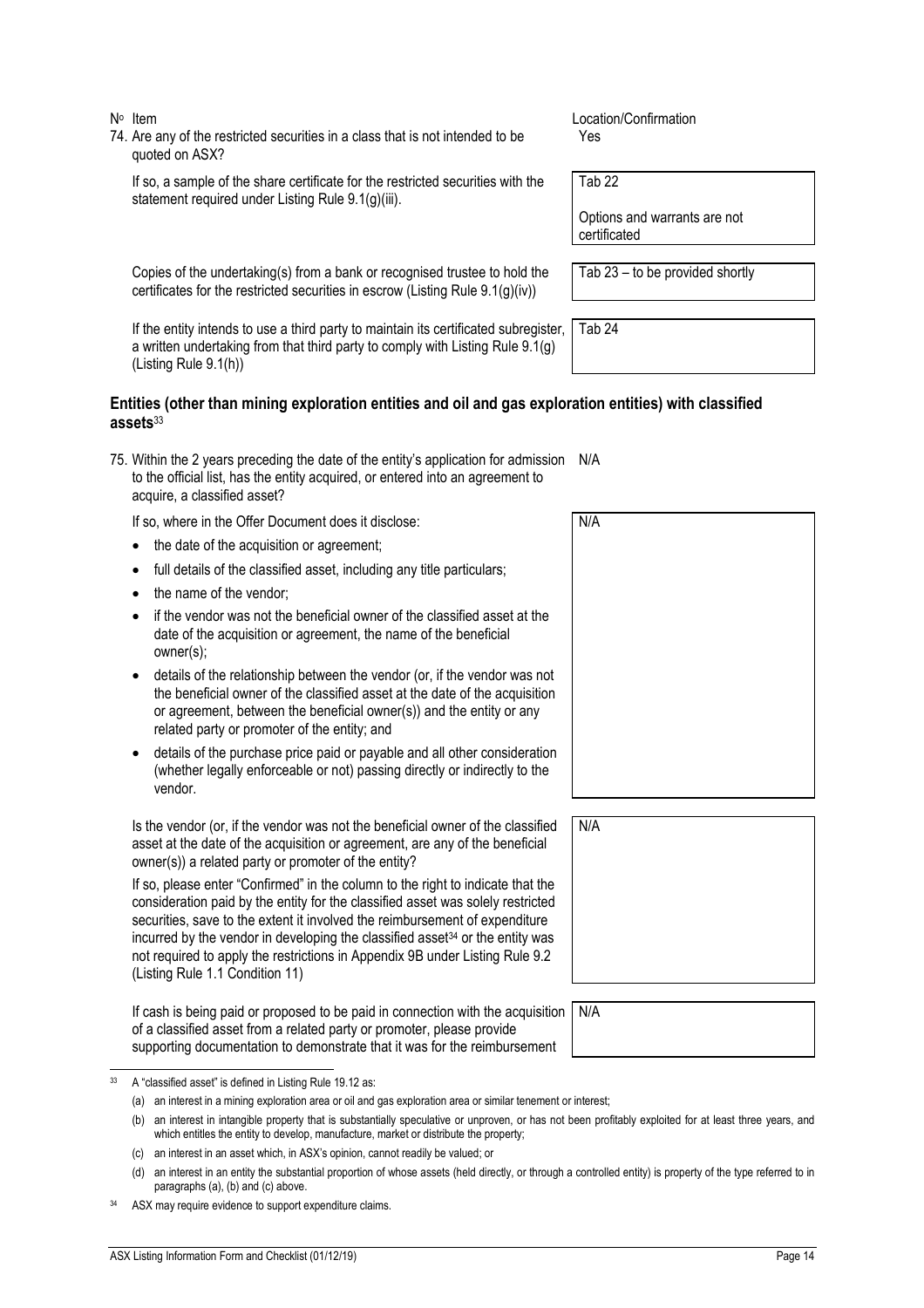## of expenditure incurred by the vendor in developing the classified asset

Please also provide a copy of the agreement(s) relating to the acquisition entered into by the entity and any expert's report or valuation obtained by the entity in relation to the acquisition

#### **Mining entities**

76. A completed Appendix 1A Information Form and Checklist Annexure 1 (Mining Entities)<sup>35</sup>

#### **Oil and gas entities**

77. A completed Appendix 1A Information Form and Checklist Annexure 2 (Oil and Gas Entities)<sup>36</sup>

#### **Entities incorporated or established outside of Australia**

78. A completed Appendix 1A Information Form and Checklist Annexure 3 (Foreign Entities)37

#### **Externally managed entities**

79. A completed Appendix 1A Information Form and Checklist Annexure 4 (Externally Managed Entities)38

#### **Stapled entities**

80. A completed Appendix 1A Information Form and Checklist Annexure 5 (Stapled Entities)39

#### **Further documents to be provided before admission to the official list**

In addition to the information and documents mentioned above, entities will be required to provide the following before their admission to the official list and the quotation of their securities commences:

- When available, 10 printed copies of the final Offer Document (see note 10 above);
- A statement setting out the names of the 20 largest holders in each class of securities to be quoted, and the number and percentage of each class of securities held by those holders;
- A distribution schedule of each class of equity securities to be quoted, setting out the number of holders in the following categories and the total percentage of the securities in that class held by the recipients in each category:
	- $1 1.000$

j

- 1,001 5,000
- $5,001 10,000$
- 10,001 100,000
- 100,001 and over
- The number of holders of a parcel of securities (excluding restricted securities or securities subject to voluntary escrow) with a value of more than \$2,000, based on the issue/sale price;
- Any outstanding restriction deeds (Appendix 9A) and related undertakings;<sup>40</sup>

No Item **No Item** Location/Confirmation

N/A

N/A

N/A

Tab 25

N/A

N/A

<sup>35</sup> An electronic copy of this Appendix is available from the ASX Compliance Downloads page on ASX's website.

<sup>36</sup> An electronic copy of this Appendix is available from the ASX Compliance Downloads page on ASX's website.

<sup>37</sup> An electronic copy of this Appendix is available from the ASX Compliance Downloads page on ASX's website.

<sup>&</sup>lt;sup>38</sup> An electronic copy of this Appendix is available from the ASX Compliance Downloads page on ASX's website.

<sup>39</sup> An electronic copy of this Appendix is available from the ASX Compliance Downloads page on ASX's website.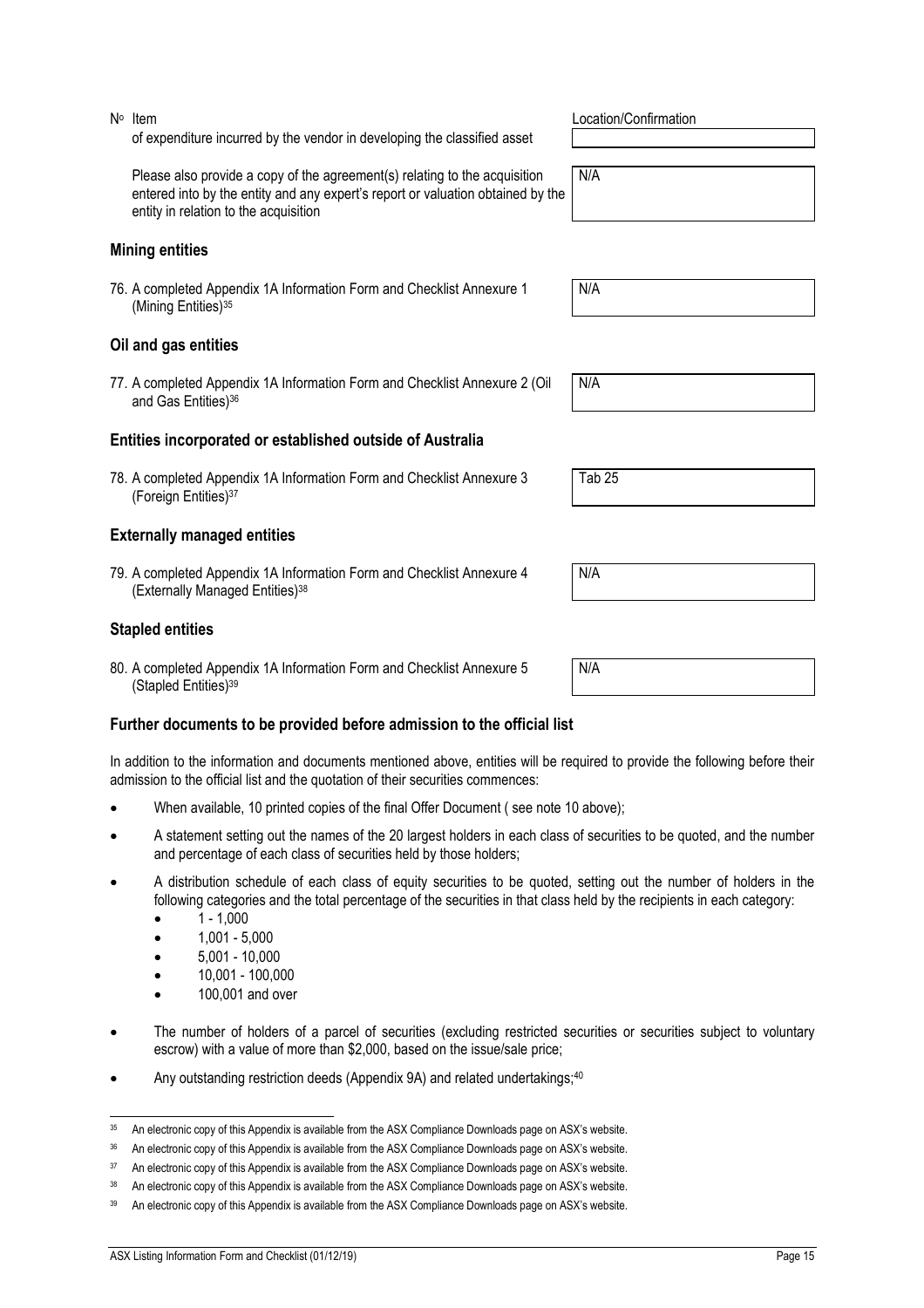- Any outstanding restriction notices (Appendix 9C);<sup>41</sup> and
- Any other information that ASX may require under Listing Rule 1.17.42

<sup>1</sup> 40 See note 31 above.

<sup>41</sup> See note 32 above.

 $42$  Among other things, this may include evidence to verify that an entity has met Listing Rule 1 Condition 8 and achieved minimum spread without using artificial means (see Guidance Note 1 section 3.9).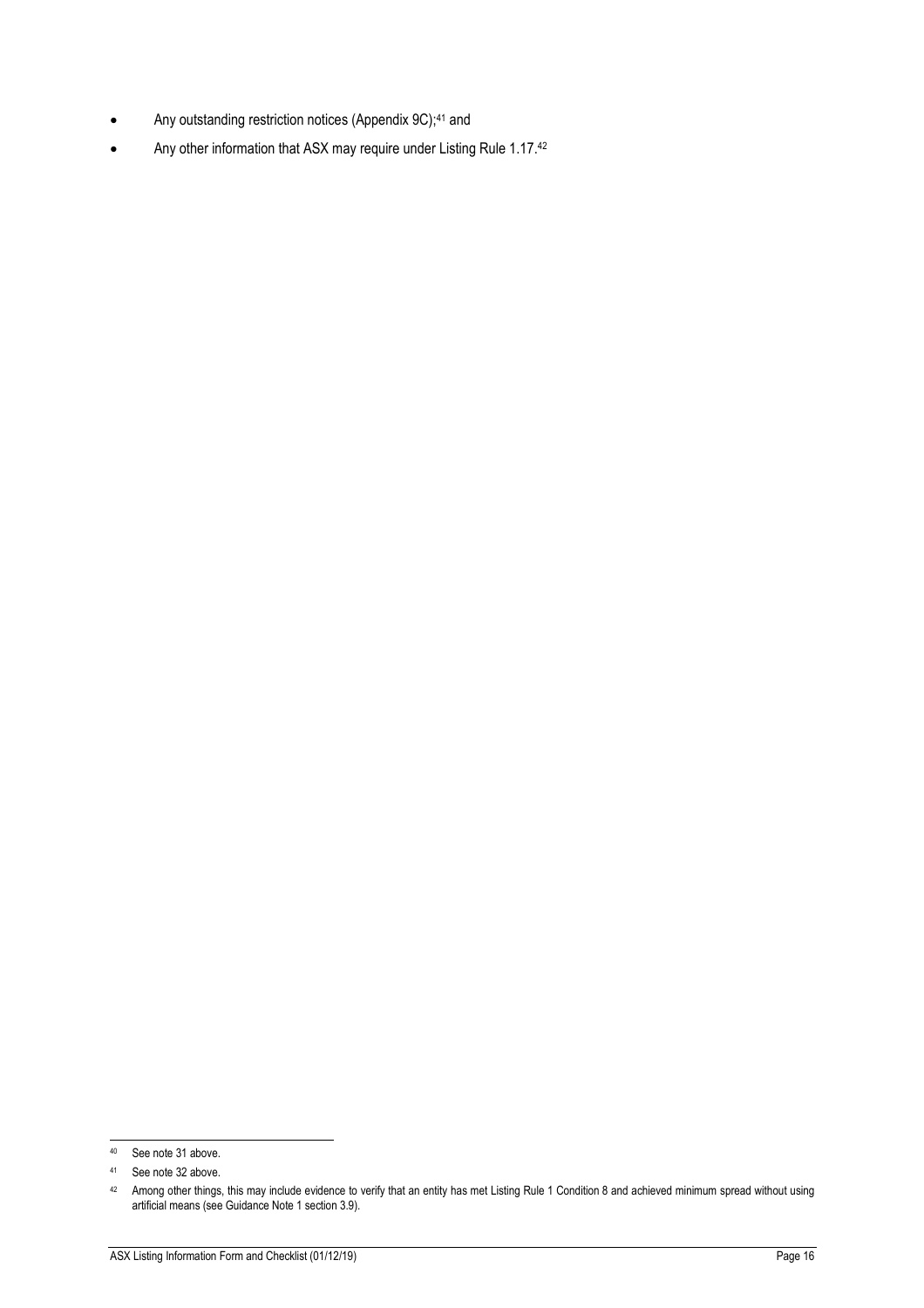# **Information Form and Checklist Annexure 3 (Foreign Entities)**

Name of entity and the state of entity and the state of entity and the state of entity and the state of entity  $ABN/ACN/ARBN/ARSN$ 

| Nyrada Inc. |  | 625 401 818 |
|-------------|--|-------------|
|-------------|--|-------------|

**This Annexure forms part of the Information Form and Checklist supplied by the entity named above to support its application for admission to the official list of ASX Limited (ASX) as an ASX Listing.** 

| N <sup>o</sup> Item                                                                                                                                                                                                                                                                                                                                                                                                                                                                                                                                                                                                                                                                                                                                                                                                                                                                                                                | Location                                                  |
|------------------------------------------------------------------------------------------------------------------------------------------------------------------------------------------------------------------------------------------------------------------------------------------------------------------------------------------------------------------------------------------------------------------------------------------------------------------------------------------------------------------------------------------------------------------------------------------------------------------------------------------------------------------------------------------------------------------------------------------------------------------------------------------------------------------------------------------------------------------------------------------------------------------------------------|-----------------------------------------------------------|
| 1. Evidence that the entity is registered as a foreign company in Australia<br>(Listing Rule 1.1 Condition 4)                                                                                                                                                                                                                                                                                                                                                                                                                                                                                                                                                                                                                                                                                                                                                                                                                      | Tab <sub>26</sub>                                         |
| 2. Where in the Offer Document does it state the entity's place of incorporation,<br>registration or establishment (Guidance Note 4 section 3.2)?                                                                                                                                                                                                                                                                                                                                                                                                                                                                                                                                                                                                                                                                                                                                                                                  | Section 3.3.2 of the Offer Document<br>(page 39)          |
| 3. Where in the Offer Document does it include a statement to the effect that:<br>"As [name of entity] is not established in Australia, its general corporate<br>activities (apart from any offering of securities in Australia) are not regulated<br>by the Corporations Act 2001 of the Commonwealth of Australia or by the<br>Australian Securities and Investments Commission but instead are regulated<br>by [insert name of governing legislation] and [insert name of corporate<br>regulator administering that legislation]." (Guidance Note 4 section 3.2)?                                                                                                                                                                                                                                                                                                                                                               | Page 3 of the Offer Document                              |
| 4. Where in the Offer Document does it include a concise summary of the<br>rights and obligations of security holders under the law of its home<br>jurisdiction covering:<br>what types of transactions require security holder approval;<br>whether security holders have a right to request or requisition a meeting<br>of security holders;<br>whether security holders have a right to appoint proxies to attend and<br>vote at meetings on their behalf;<br>how changes in the rights attaching to securities are regulated;<br>what rights do security holders have to seek relief for oppressive<br>٠<br>conduct;<br>what rights do security holders have to bring or intervene in legal<br>proceedings on behalf of the entity; and<br>whether there is any equivalent to the "two strikes" rule in relation to<br>remuneration reports in Part 2G.2 Division 9 of the Corporations Act<br>(Guidance Note 4 section 3.2)?1 | Section 11.10 of the Offer Document<br>(pages 106 to 109) |
| 5. Where in the Offer Document does it include a concise summary of how the<br>disclosure of substantial holdings and takeovers are regulated under the law<br>of its home jurisdiction (Guidance Note 4 section 3.2)? <sup>2</sup>                                                                                                                                                                                                                                                                                                                                                                                                                                                                                                                                                                                                                                                                                                | Section 11.10 of the Offer Document<br>(page 110)         |
| 6. Where in the Offer Document does it include a summary of any taxes or<br>duties payable in its place of incorporation, registration or establishment by<br>an investor in relation to the acquisition, holding or disposal of securities in<br>the entity or, if there are no such taxes or duties, a statement to that effect                                                                                                                                                                                                                                                                                                                                                                                                                                                                                                                                                                                                  | Section 13.3 of the Offer Document<br>(pages 119 to 122)  |

(Guidance Note 4 section 3.2)?

l The concise summary is not intended to be a legal treatise on the laws of the entity's home jurisdiction or a detailed comparative analysis of those laws with the laws of Australia. For those matters where the entity's home jurisdiction has broadly comparable laws to Australia, a statement to that effect will generally suffice.

<sup>2</sup> See note 1 above.